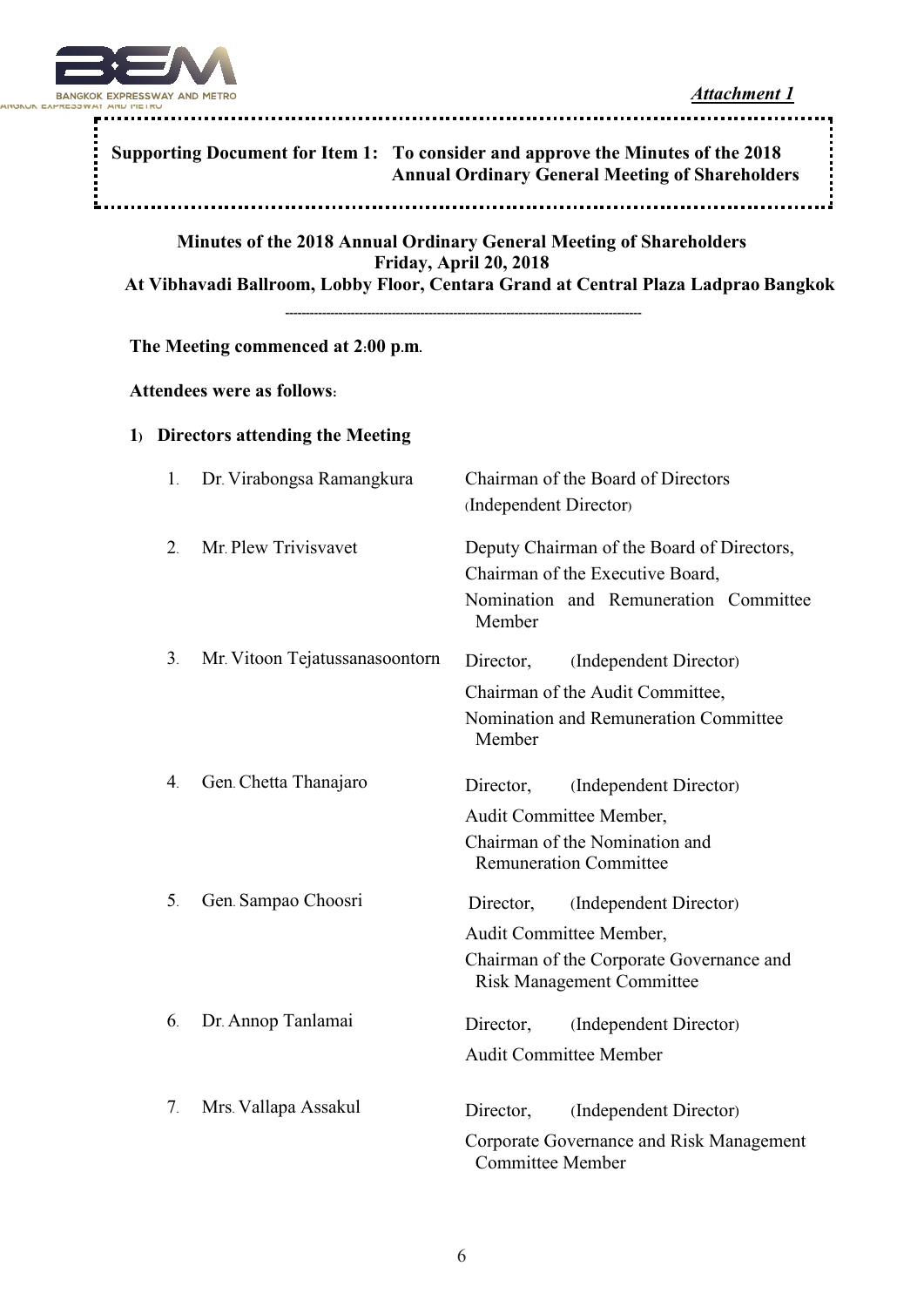

| 8.               | Mr. Supong Chayutsahakij              | Director, Executive Director and Nomination<br>and Remuneration Committee Member                                               |
|------------------|---------------------------------------|--------------------------------------------------------------------------------------------------------------------------------|
| 9.               | Mr. Phongsarit Tantisuvanitchkul      | Director, Executive Director and<br>Corporate Governance and Risk Management<br><b>Committee Member</b>                        |
|                  | 10. Mr. Werapong Suppasedsak          | Director                                                                                                                       |
|                  | 11. Mr. Yuttana Yimgarund             | Director                                                                                                                       |
|                  | 12. Mr. Prasit Dachsiri               | Director                                                                                                                       |
|                  | 13. Dr. Sombat Kitjalaksana           | Director, Executive Director,<br>Corporate Governance and Risk Management<br>Committee Member, and<br><b>Managing Director</b> |
|                  | 14. Mrs. Payao Marittanaporn          | Director, Executive Director,<br>Corporate Governance and Risk<br>Management Committee Member, and<br><b>Managing Director</b> |
|                  | 2) Director not attending the Meeting |                                                                                                                                |
| $1_{\cdot}$      | M.L. Prasobchai Kasemsant             | Director<br>requested to be excused from the<br>Meeting since he was engaged in                                                |
| $\overline{2}$ . | Mr. Panit Dunnvatanachit              | another business overseas)<br>Director                                                                                         |
|                  | 3) Executives attending the Meeting   |                                                                                                                                |
| 1.               | Mr. Sanguan Kunatinun                 | Deputy Managing Director: Expressway<br>Engineering                                                                            |
| $\overline{2}$ . | Mrs. Sudruthai Prommart               | Deputy Managing Director: Expressway<br>Operation                                                                              |
| 3.               | Mr. Phakpoom Thaweewittayarut         | Deputy Managing Director.<br><b>Administration and Company Secretary</b>                                                       |
| 4.               | Miss Panan Tosuwanthaworn             | Deputy Managing Director: Finance                                                                                              |
| 5.               | Mr. Witoon Hatairatana                | Deputy Managing Director: Railway<br><b>System Operation and Engineering</b>                                                   |
| 6.               | Mr. Alvin Gee                         | Deputy Managing Director: Operation<br>Support                                                                                 |
| 7.               | Dr. Vites Techangam                   | Deputy Managing Director: Technology<br>and E-Business                                                                         |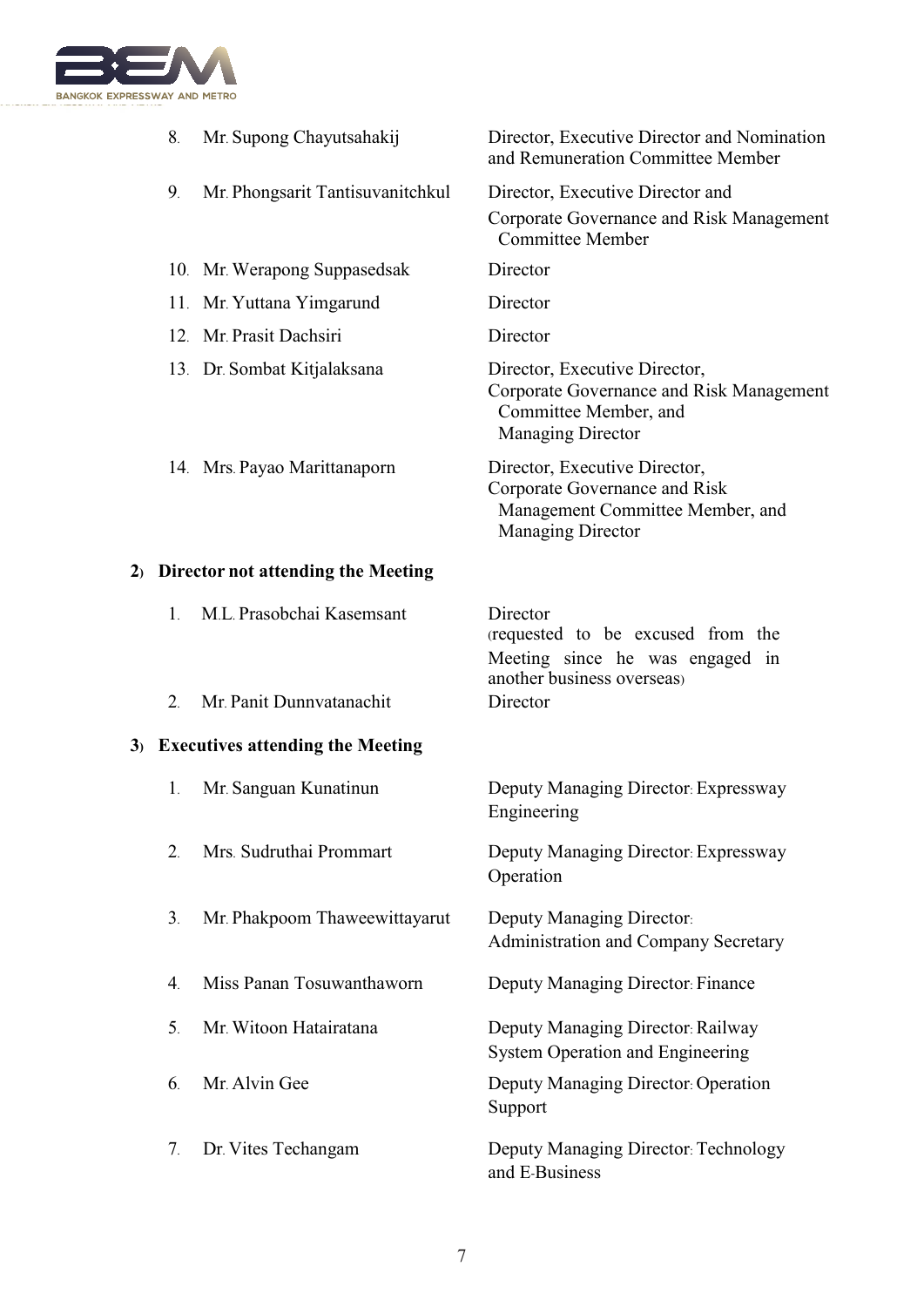

## **4) Auditor, EY Office Limited**

1. Miss Isaraporn Wisutthiyan

## **5) Legal Advisors**

### **The Legists Group**

- 1. Mr. Nopadol Intralib
- 2. Miss Sawitree Treenawarut Examiner of voting results

## **6) Financial Advisor, Advisory Plus Co., Ltd.**

1. Mr. Thawatchai Vorawandthanachai

## **7) Independent Financial Advisor, Capital Advantage Company Limited**

1. Mr. Patchara Netsuwan

## **8) Independent Financial Advisor, OptAsia Capital Co., Ltd.**

1. Mr. Annop Saengvanich

### **9) Representative of Shareholders' Right Protection Volunteer**

1. Mr. Adirek Pipatpatama

#### **10) Attending Shareholders**

As at the closing date of the share register for collection of names on March 13, 2018, the total number of shareholders who had the right to attend the Meeting was 64,437 shareholders with the total of 15,285,000,000 shares sold. There were a total of 2,298 shareholders attending the 2018 Annual Ordinary General Meeting of Shareholders, both in person and by proxy, which commenced at 2:00 p.m., holding among them 9,004,263,743 shares or 58.9092 percent of the total number of shares sold, thereby constituting the quorum in accordance with the Articles of Association of the Company, which stipulate that there shall not be less than 25 shareholders holding in aggregate not less than one-third of the total number of shares sold. As at the closing of the registration, there were a total of 2,937 shareholders, holding among them 10,438,633,975 shares or 68.2933 percent of the total number of shares sold.

Among 2,937 shareholders attending the Meeting, Gen. Sampao Choosri, Member of the Audit Committee and Chairman of the Corporate Governance and Risk Management Committee, who was an Independent Director and was not an interested person in the agenda items as proposed in this Meeting, attended the Meeting as proxy for 868 shareholders, holding among them 2,076,459,547 shares.

Prior to proceeding with the Meeting in accordance with the Agenda, the Chairman requested the Company Secretary to inform the Meeting of the Company's proceedings for the Ordinary General Meeting of Shareholders and vote casting.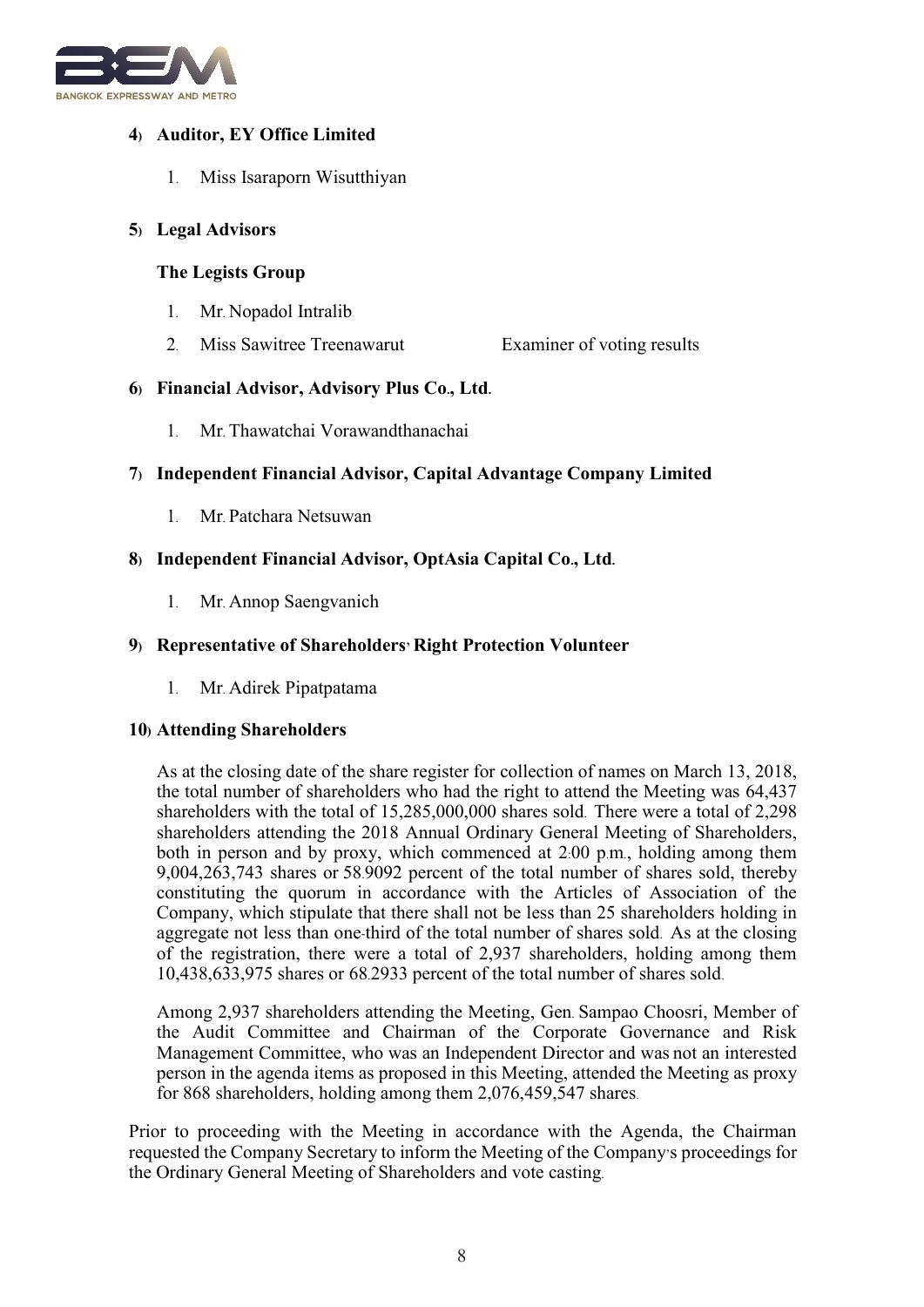

**The Company Secretary** clarified to the Meeting that the details of procedures for vote casting and rules for counting of votes were described on page 57 of the Notice of the Meeting as delivered to shareholders, which could be summarized as follows:

- 1. In casting a vote, one share shall have one vote.
- 2. Votes cast by the shareholders appointing their proxies in the proxy form on each agenda item, including votes cast bythe shareholders appointing Gen. Sampao Choosri, independent director, as their proxy to attend the Meeting and cast their votes, shall be collected and processed in advance on computer by the Company Secretary to ensure the rapidity of the Meeting, and verified by the legal advisor from The Legists Group.
- 3. To ensure rapidity in vote counting, only the shareholders attending the Meeting in person, who intended to vote "against" or "abstain" in the voting cards (in yellow) as provided, were required to raise their hand in order for the officers to collect only the voting card(s) in which "vote(s) against" or "abstention(s)" was marked. Therefore, all remaining votes shall be deemed to "vote in favor".
- 4. A voting card which was filled in with a vote with no clear intent of a shareholder, such as, making marks in the space for both "vote in favor" and "vote against" and/or "abstention" or unclearly making a mark or crossing out any mark without his/her signature affixed or no making any mark in the voting card, etc., shall be "invalid".
- 5. During the proceeding with the Meeting, the shareholders were allowed to make inquiries. Any shareholders who wished to do so or wished to ask for clarification on any matter from the Board of Directors or management were requested to state his/her name-surname, and, in case of proxy, state the shareholder's name, for the correct and complete record in the Minutes of the Meeting. Such shareholders were requested their cooperation to make inquiries and have discussions concisely to ensure that the Meeting would be proceeded efficiently and without having an impact on the shareholders as a whole.
- 6. To ensure transparency of vote counting, two representative shareholders were thus invited to witness the vote counting with the legal advisor at the vote counting examination point.

In examination of the vote counting, two shareholders, namely, Miss Sudarat Kantawanitchakul and Miss Darin Rojatsawamongkhol, volunteered to witness the vote counting with Miss Sawitree Treenawarut, the legal advisor from The Legists Group.

#### **Agenda 1 Consideration and approval of the Minutes of the Extraordinary General Meeting of Shareholders No. 1/2017**

The Chairman informed the Meeting that the Minutes of the Extraordinary General Meeting of Shareholders No. 1/2017, which was held on June 12, 2017, had already been delivered by the Company to the shareholders in advance, together with the Notice of the Meeting of Shareholders, as per the details on pages 11 to 23, and publicized on the Company's website since June 26, 2017; and the Company disseminated the digital recording of the Meeting on each agenda item for shareholders' viewing through the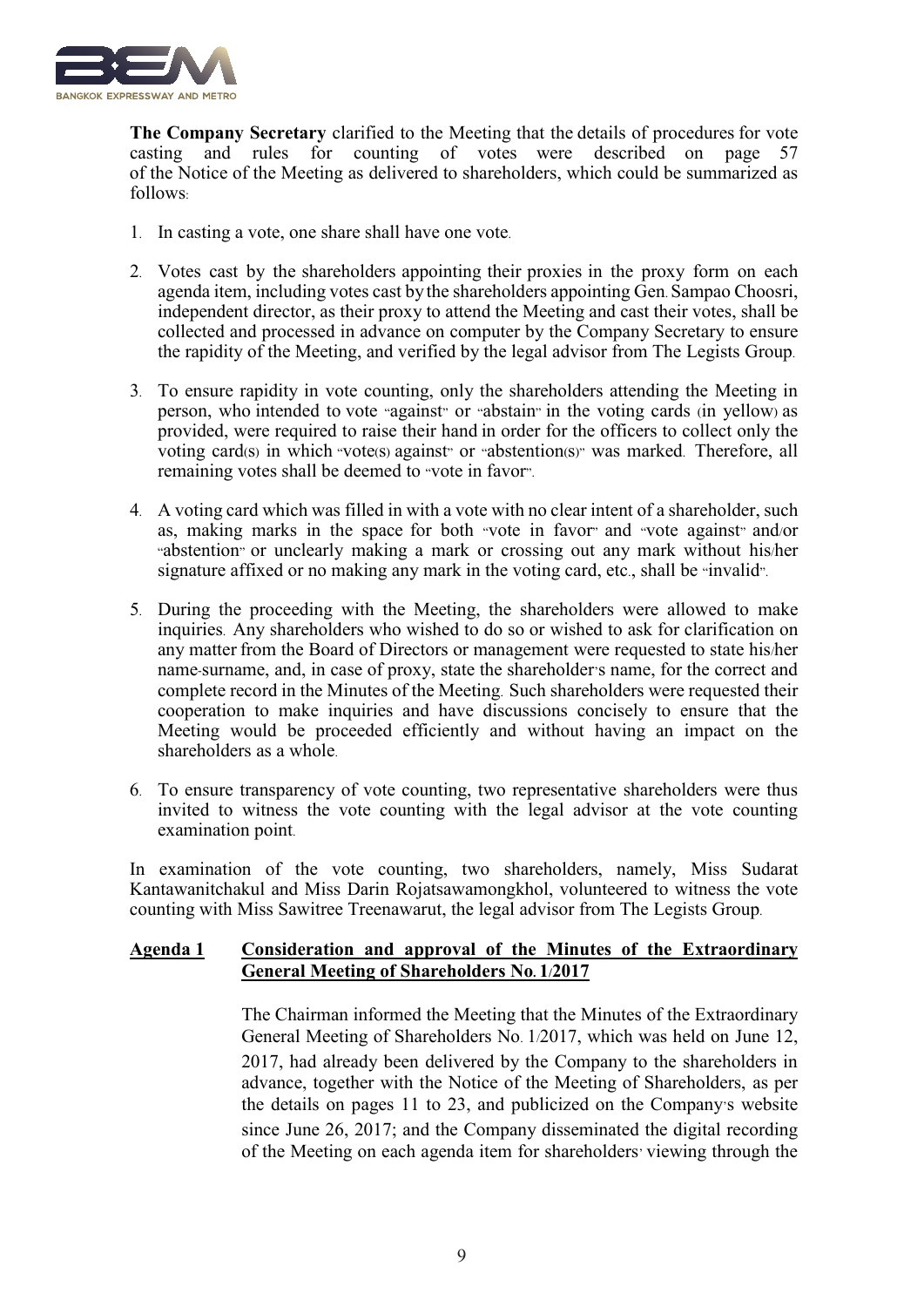

Company's website, and without any shareholder proposing an amendment to the Minutes of the Meeting.

The Board of Directors considered the matter and was of the view that the Minutes of the Meeting were correctly, completely and clearly recorded, and thus such Minutes of the Meeting should be approved.

The Chairman allowed shareholders to make inquiries and provide opinions.

**Mr. Chatree Charoennueang, shareholder**, extended his thank to the Company for providing the shuttle bus service and registration counters for its elderly shareholders/proxies. But there were many elderly attendees at the Meeting, the Company was then requested to increase registration counters for them in the next meetings.

**Mr. Thammanoon Chulmaneechote, shareholder and proxy**, expressed his opinions as follows:

- 1. To support the corporate governance of the Company, there should be clarification on the Company's investment results for the shareholders' acknowledgment.
- 2. The work unit preparing for the Notice of the Meeting should be indicated on the left side at the bottom of the Notice of the Meeting in accordance with the Documentation System.
- 3. In recording the Minutes of the Meeting in the caption of directors' attendance at the Meeting, it should be recorded that the directors were "directors attending the meeting" and other persons were "attendees".

**Police Colonel Sermkiat Bumrungpruek, shareholder**, provided opinions that the Notice of the Meeting and itssupporting documents were plentiful; and the Information Memorandums attached thereto should specify the date and signature(s) affixed by the director(s) in charge to ensure that the information therein could be used for reference.

**Mrs. Payao Marittanaporn, Managing Director**, clarified that such Information Memorandums were considered part of the Notice of the Meeting and were dated March 30, 2018 with the signature affixed by the Chairman of the Board of Directors. Such Information Memorandums were prepared to serve as information in support of consideration of the connected agenda, together with the opinions of the independent financial advisor, in accordance with the requirements of the Stock Exchange and the SEC Office.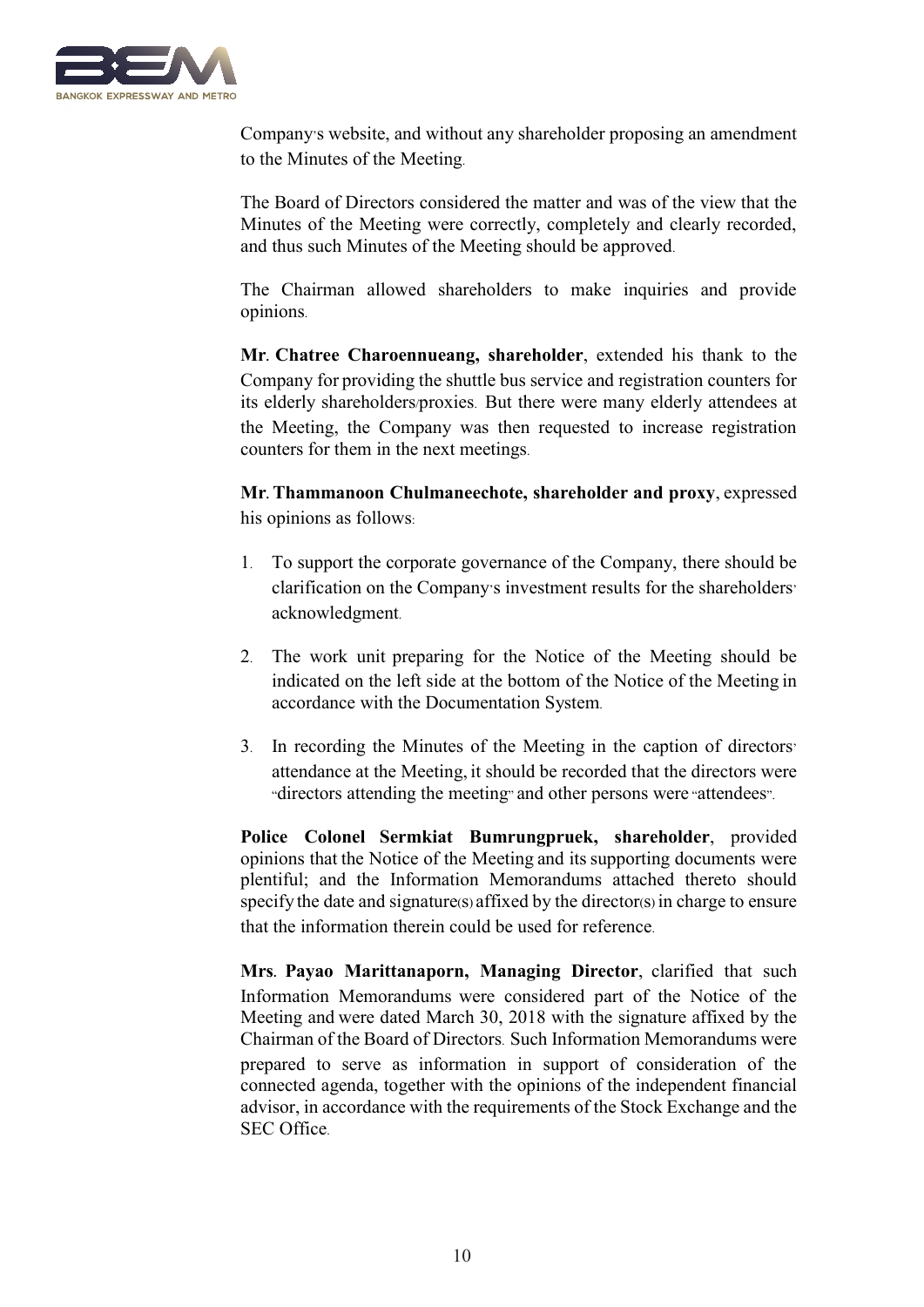

**Mr. Patchara Netsuwan, Independent Financial Advisor**, clarified to the Meeting that the two Information Memorandums were considered information which was under the responsibility of the Board of Directors, as completely specified in both Information Memorandums in the caption of "The Board of Directors' Responsibility for the Information Memorandum" on their respective last pages.

No shareholders made any inquiries or provided any opinions, the Chairman then requested the Meeting to consider the matter.

**The Company Secretary** stated to the Meeting that this agenda item required approval by a majority vote of the shareholders who attended the Meeting and cast their votes.

The Chairman announced the voting results as follows:

Total votes on this item: 10,369,891,128 votes

| 10,365,399,265 favorable votes, representing 99.9998 percent |
|--------------------------------------------------------------|
| 20,000 unfavorable votes, representing 0.0001 percent        |
| 4,471,503 abstaining votes                                   |
| - None vote of void voting card                              |

The Meeting resolved, by a majority vote of the shareholders who attended the Meeting and cast their votes, to approve the Minutes of the Extraordinary General Meeting of Shareholders No. 1/2017, as proposed.

## **Agenda 2 Acknowledgement of the Company's operational results for the year 2017**

The Chairman informed the Meeting that the Board of Directors considered the matter and deemed appropriate to report on the Company's operational results for 2017 to the 2018 Annual Ordinary General Meeting of Shareholders for acknowledgement, per the details in the Annual Report 2017 delivered to all shareholders and disseminated via the Company's website in advance since March 20, 2018.

The Chairman requested Mrs. Payao Marittanaporn, Managing Director, to clarify the details to the Meeting.

**Mrs. Payao Marittanaporn, Managing Director**, clarified that the Company had already delivered details on the operational results for 2017 in support of consideration of this agenda item to the shareholders in advance, as shown in the Annual Report 2017, and then showed a video presentation about the summary information for the shareholders' acknowledgement.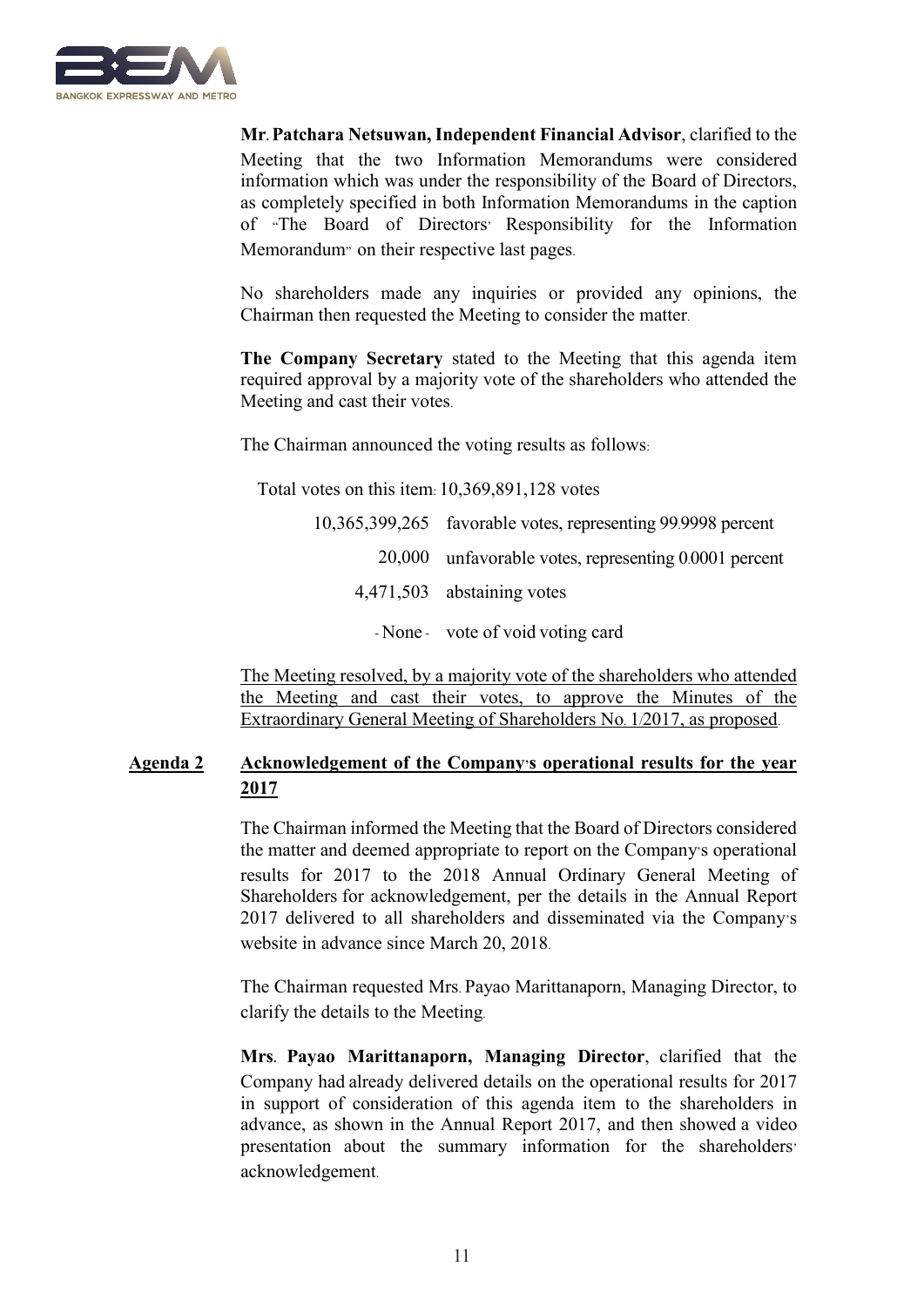

The Chairman allowed shareholders to make inquiries and provide opinions.

**Mr. Warun Trakulpadejkrai, shareholder**, expressed his opinion that the Company should compile statistics for vehicles which daily used the expressways as to categories, number of wheels, old or new condition of the vehicles, etc. This was to have information for use in estimations of the volume of vehicles which would be rising in the future.

**Mrs. Payao Marittanaporn, Managing Director**, clarified that the Company had collected the statistics for the vehicle categories by the number of wheels and would use information on yearly registration for new vehicles in estimations of the future volume of vehicles which would use the expressways.

**Mr. Vicha Chokpongpan, shareholder**, inquired about progress of the construction of the connection of the Si Rat - Outer Ring Road Expressway with the Si Rat Expressway.

**Mrs. Payao Marittanaporn, Managing Director**, clarified that the construction of the connection of the Si Rat - Outer Ring Road Expressway with the north part of the Si Rat Expressway (Chaeng Watthana) was expected to be completed and open for service by August 2018.

**Mr. Tawee Leesirichaikul, shareholder**, expressed his opinions as follows:

- 1. He extended his thanks to the Company which took the shareholders to visit the exquisite MRT Sanam Chai Station and see the successful construction without topsoil stripping carried out by CH. Karnchang Public Company Limited.
- 2. The solution to the problem of the overcrowded MRT trains by means of removal of the seats helped substantially facilitate their entrancesexits to and from the MRT trains. He also suggested removing more seats or improving seats by using folding chairs instead to offer an alternative for the passengers during peak hours.
- 3. He proposed that the commercial space be used as the service center for Civil Registration Work of the Social Security Office in the same manner as the case of health checkup services in the MRT station areas. If it was possible, the Company should also do a CSR activity by requesting cooperation from the adjacent hospitals to provide the services, which would result in an increase in volume of the service users.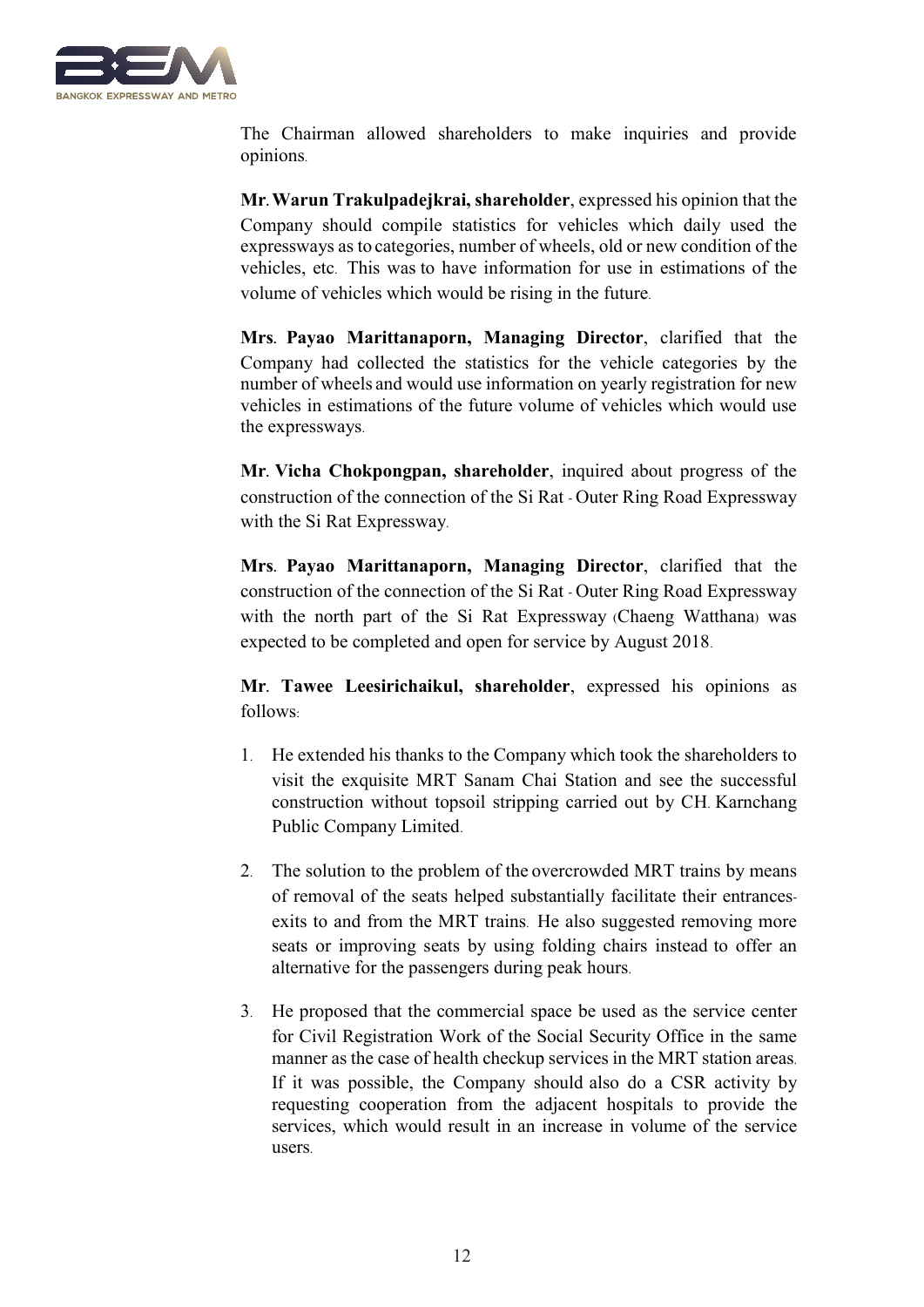

## **Dr. Sombat Kitjalaksana, Managing Director**, clarified as follows:

- 1. The removal of the seats in certain MRT trains was considered a provisional measure which was currently adopted to solve the problem of overcrowding in the system during peak hours. Besides, the Company would increase another 35 MRT trains for service, which would be gradually available in the second quarter of 2019, from a total of 19 trains.
- 2. As for the CSR activity, the Company would consider requesting cooperation from the hospitals surrounding the MRT routes to provide the health checkup services, whereby the Company would further consider allocating appropriate utilization of the space.

**The Chairman** added that in the purchase of the additional MRT trains, the Company would try its best to do so as soon as possible.

**Mr. Thammanoon Chulmaneechote, shareholder**, expressed his opinions about the solution to the problem of the removal of the seats that according to the service usage, it found that there were certain service users standing in a way of entrances and exits of the MRT trains. He then suggested that the Company consider marking lines for the standing zone within the trains to ensure the convenience and rapidity in each entrance and exit; or all of the seats be removed so that there would be more passengers using the services.

**The Chairman** further clarified that it was impossible to remove all of the seats as suggested because there remained elderly passengers who needed to use the seats. This matter must be considered as appropriate.

**Mr. Adirek Pipatpatama, Shareholders' Right Protection Volunteer, proxy**, inquired about the risk factor on page 88 of the Annual Report in the case that the Concession Agreement for the Second Stage Expressway would end in February 2020 and if the Company was not granted for renewal of the Agreement, up to 65 percent of revenue from the expressway would be then affected, in which case, how its current progress was?

**Mrs. Payao Marittanaporn, Managing Director**, clarified that the Company had already prepared the risk management plan over the past five years, whereby the Company did submit the proposal(s) to be awarded the concession(s) from the Expressway Authority of Thailand and was eventually selected as the concessionaire for the Si Rat - Outer Ring Road Expressway Project for the 30-year concession period. With respect to the conditions of the Concession Agreement for the Second Stage Expressway, the Company shall have the right to request renewal of the Concession Agreement with the Expressway Authority of Thailand on another two occasions, 10 years each. Currently, it was in the process of negotiation. In this connection, the Company submitted a written notice of its intention to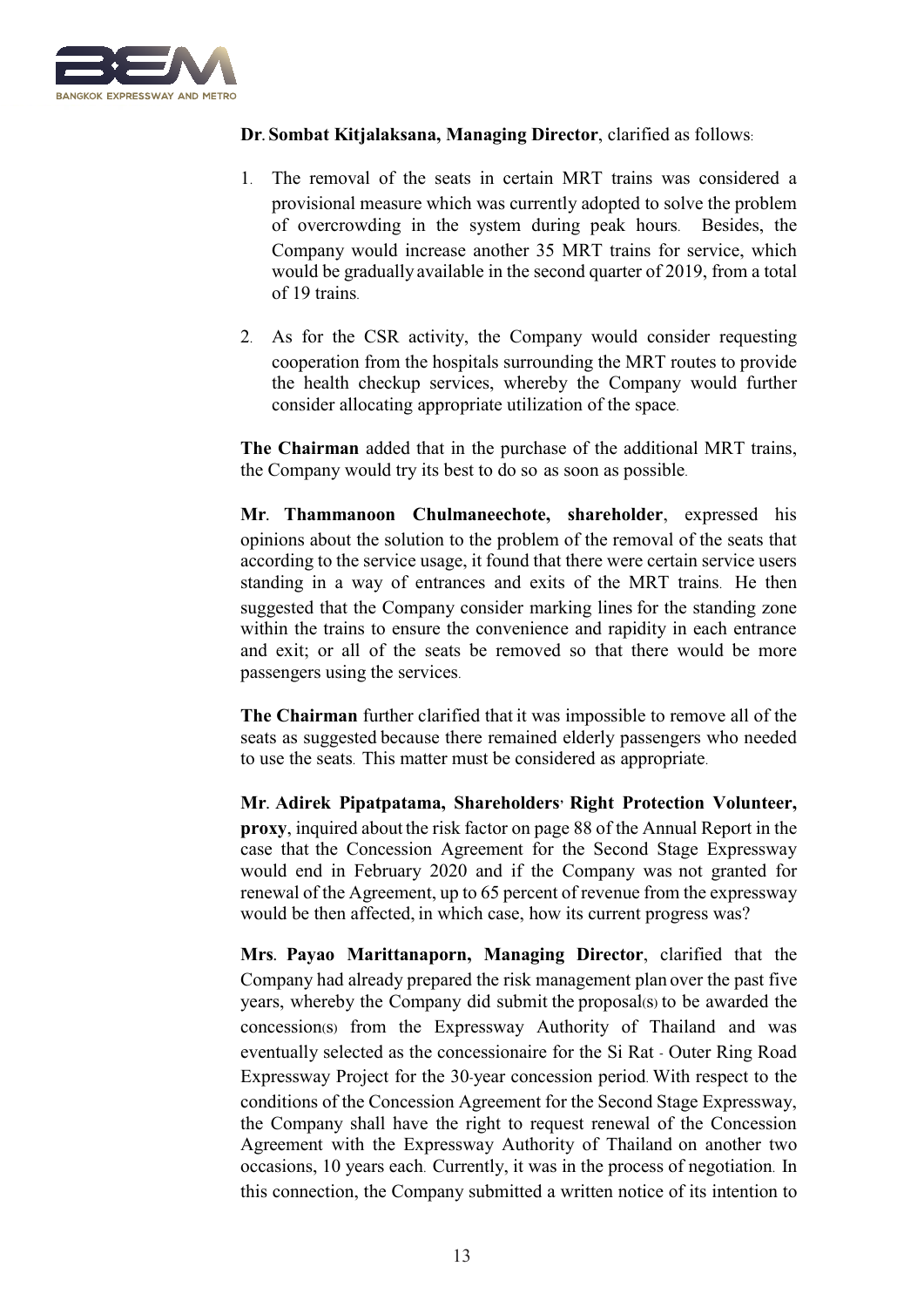

renew the Concession Agreement to the Expressway Authority of Thailand, and no matter what the results would be, we would further inform the shareholders of that.

**Mr. Chanachet Chaya, shareholder**, inquired whether or not the QR Code could be applied to the toll collection system.

**Mrs. Payao Marittanaporn, Managing Director**, clarified that it could be applied thereto but there must be an increase in QR Code readers. This matter would be further taken for discussion with the Expressway Authority of Thailand.

**Mr. Vicha Chokpongpan, shareholder**, inquired whether it would be possible for BTS, AOT and BEM to mutually construct the Airport Rail Link from the Suvarnabhumi Airport.

**The Chairman** clarified that the Airport Rail Link from the Suvarnabhumi Airport was not under the responsibility of the Company.

**Police Colonel Sermkiat Bumrungpruek, shareholder**, inquired and expressed his opinions as follows:

- 1. He inquired about the guidelines for solving the problem of traffic congestion in front of the cash toll plazas, in the hope that there would be more Easy Pass users.
- 2. As for the accidents on the expressways, there should be improved measures so that the accident-on-expressway rescue team(s) could rush to go to each accident place more rapidly; and rescue tools should also be provided in the case of accidents on the expressways.
- 3. He commended the engineers of CH. Karnchang Public Company Limited for the achievement of the construction of the underground tunnel running under the Chao Phraya River.

**The Chairman** stated that such suggestions would be taken into consideration; and he also added that in respect of the construction of the MRT system running under the Chao Phraya River, one station nearby of which was the Sanam Chai Station, as the exquisite station which had been highly commended by the visitors, with the elaborate design by Associate Professor Dr. Pinyo Suwankiri, the National Artist.

**Mr. Chatree Charoennueang, shareholder**, expressed his opinion that the Company should make a campaign to encourage the passengers to offer their seats to the elderly passengers in the MRT trains, by means of further announcements made to remind the passengers on board the trains thereabout, other than the existing campaign posters within the trains or stations.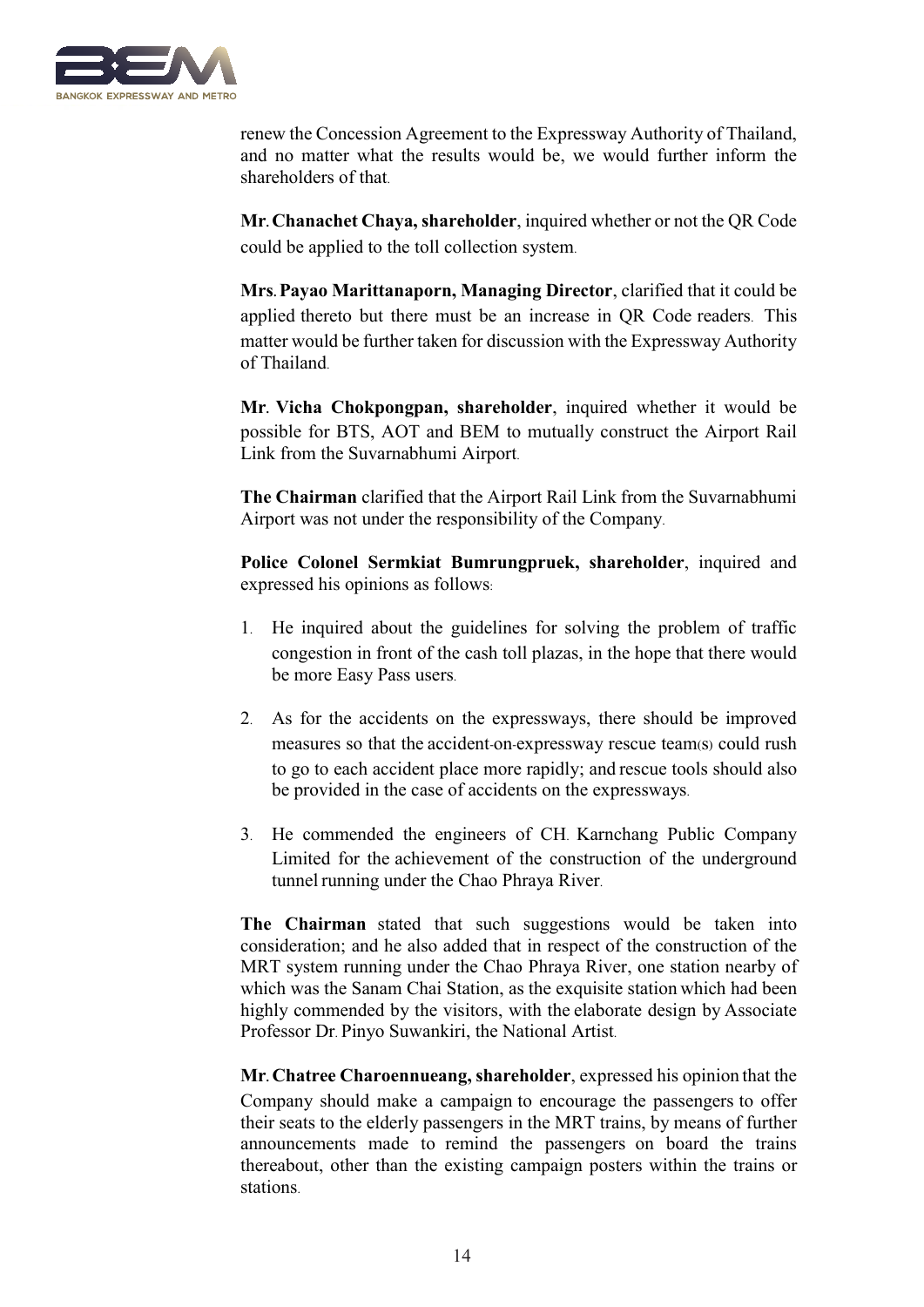

**Miss Wanida Tantisunthorn, shareholder**, expressed her opinion that in addition to the announcements within the stations for offering the seats to the elderly passengers on board the MRT trains, the passengers should also be informed of which train(s) was available for the elderly passengers, which if it was possible to do so, it was good, or of which train(s) was available for the passengers to stand or for the elderly, youth or pregnant passengers, in which case, it would help remind the passengersin advance that the coming train(s) had no seats.

**Mr. Sombat Thewakub, shareholder**, expressed his opinions as follows:

- 1. He proposed that new trains should be built to be equipped with their respective side-open doors, with seats provided only in the middle area.
- 2. He proposed that the Company should first take out a lease of trains from other countries to be connected with the existing trains, in the course of pending new train production.
- 3. The Company was requested to extend the service hours, such as, opening the service at 5.00 hrs. and closing the service at 02.00 hrs., for facilitating the nighttime commute of the service users who had encountered the problem of taxi-drivers' refusal to pick up them.

**Mr. Phongsarit Tantisuvanitchkul, Director**, clarified the problemsolving in the case of an enormous number of MRT service users during peak hours, as follows:

- 1. As a result of the connection between the MRT Purple Line and the MRT Blue Line and the opening for service of the Tao Poon Station linking with the Bang Sue Station, the number of the passengers was then considerably rising. In this connection, the Company thus formulated the provisional measures (to solve the problem of such overcrowded number of passengers) as informed. However, it must take time for the Company to do so because it was currently pending purchase order of additional trains.
- 2. In respect of the problem and obstacle encountered by the elderly, young and pregnant service users, the Company would jointly make the campaign with the government and discuss this matter with the MRTA to help support the measures to facilitate the service users' commute.

**Mr. Supakorn Chinpongpaibul, shareholder**, further suggested that there should be discussion with the State Railway of Thailand (SRT) about the matter which there were foreign passengers carrying their large-sized belongings into the Airport Rail Link, thereby causing the service space provided for other passengers to become narrower, in which case, a fee(s) should be imposed on them. This matter would be related to the Company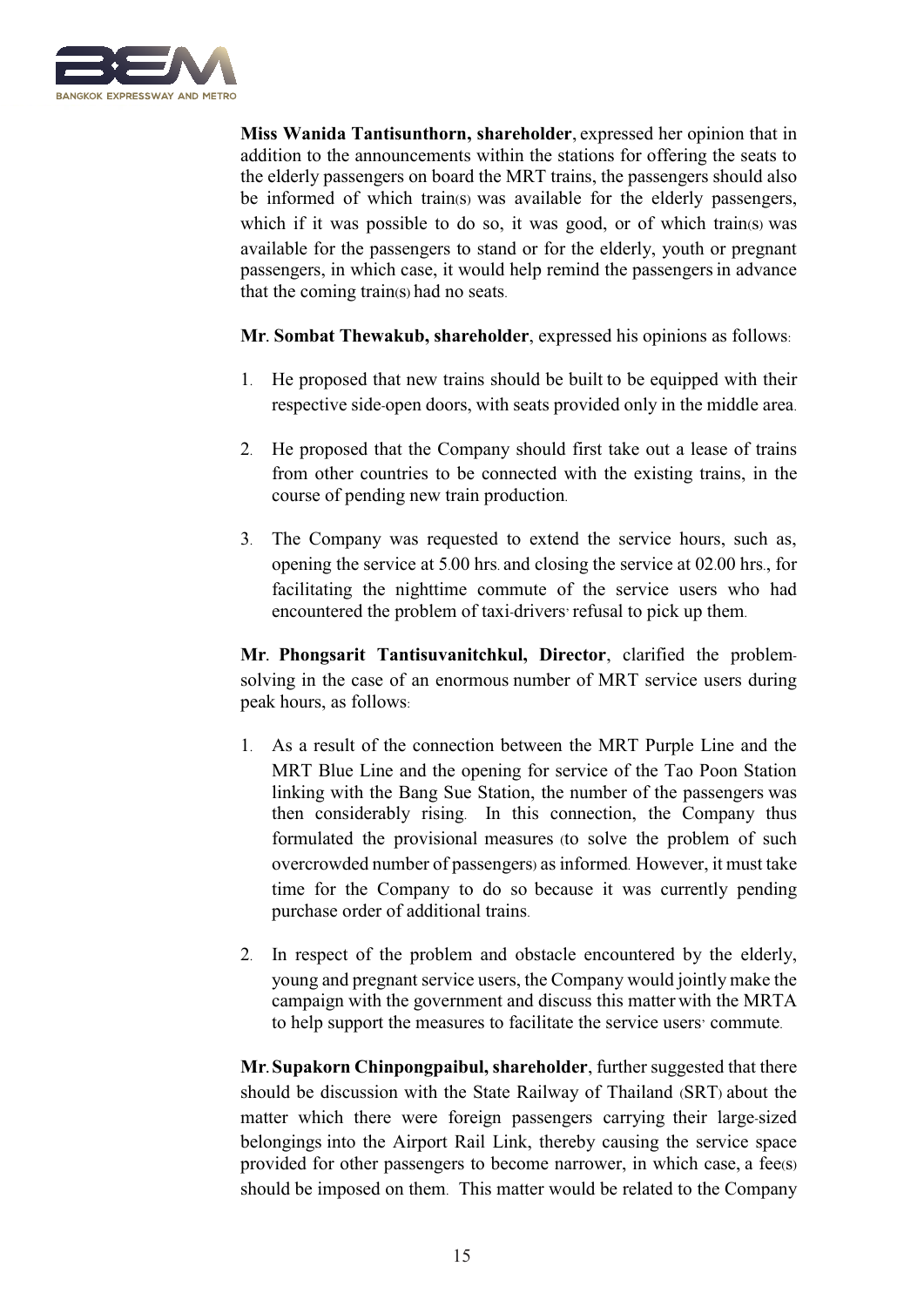

in a way that there were passengers of the Airport Rail Link who needed to make interchange to use the service of the MRT system.

**Mr. Kraiwan Katawanit, shareholder**, expressed his opinions as follows:

- 1. The Company should expedite a remedy of a problem that the stored value card machine was not provided to accept new series of banknotes (the latest series of banknotes featuring the portrait of King Rama IX), and the Company was then requested to attach to the machine a poster(s) indicating which types of banknotes the machine was able to accept.
- 2. The Company should find a method to shorten the period for which the Company consumed up to two weeks to issue a full tax invoice of the MRT Purple Line, whichwas different from that of the MRT Blue Line.

**Dr. Sombat Kitjalaksana, Managing Director**, clarified that the Company would further pursue remedies against the problem of the issuance of the tax invoice.

**Mr. Ritthichai Yipcharoenporn, shareholder**, inquired as follows:

- 1. How many yearly revenue and profit the gross-cost Concession Agreement for the MRT Purple Line generated?
- 2. Was the Concession Agreement for the MRT Blue Line Extension made on a gross-cost or net-cost basis?
- 3. Given the gross-cost and net-cost concession system of Thailand, what if there was a decrease in fares for the entire system, whether or not it would possible to change from the gross-cost basis to the net-cost basis?
- 4. Did the government's policy have a tendency to base on gross cost or net cost?; and what was the MRT Purple Line's margin?

**Dr. Sombat Kitjalaksana, Managing Director**, clarified that the Company was granted the concession for the MRT Purple Line on a grosscost basis and the concession for the MRT Blue Line on a net-cost basis. With respect to the revenue which is a fare box revenue of MRT Purple Line, all of them will be the government possession and the government will pay for the management service and E&M to the Company. As for the MRT Blue Line, it is on the net- cost basis, the Company possesses the fare box revenue, facing all risks from the operational results, and then give the consideration sharing to the government as specified in the Agreement.

**Mr. Kasidis Prasertsung, shareholder**, inquired of the expressway service provision as to what the Company's aggressive marketing policy was to increase the Easy Pass users.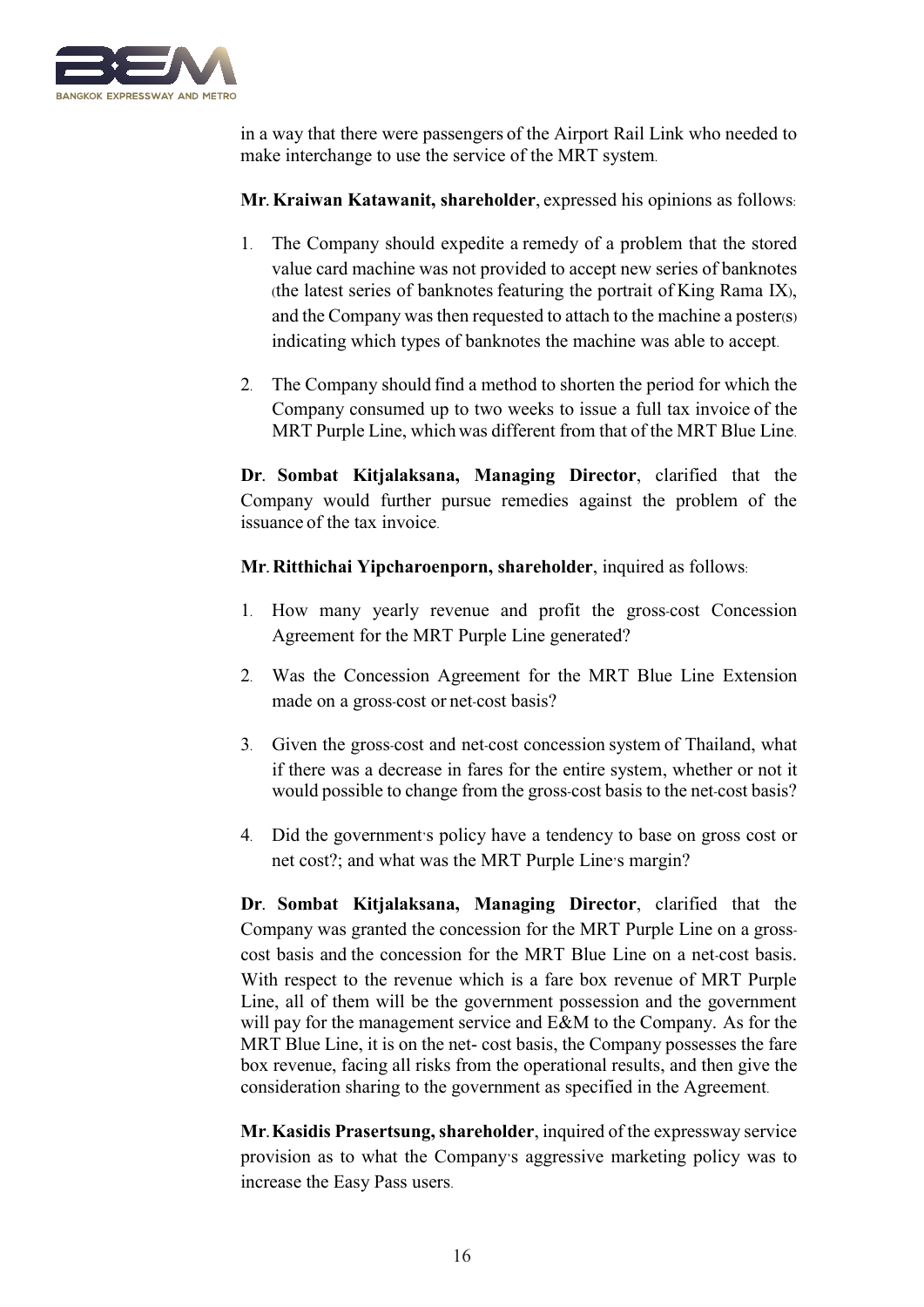

## **Mrs. Payao Marittanaporn, Managing Director**, clarified as follows:

- 1. The Easy Pass management policy was under the responsibility of the EXAT. Currently, the EXAT adopted the policy formulated by the Ministry of Transport to grant the deposit exemption for the Easy Pass cards; therefore, the Easy Pass users could get the Easy Pass cards without paying any deposit. However, there was no policy to give a discount for the Easy Pass.
- 2. The expressways as being supervised by the Company were already equipped with the Easy Pass system for 50 percent of all toll booths.

**Dr. Thirathorn Wattanakul, shareholder**, inquired and expressed his opinions as follows:

- 1. He suggested that cash and cash equivalents in the statement of the financial position which remained Baht 2.67 Thousand Million, were deemed plentiful, as compared with only Baht 777 Million of the previous year, a certain portion of the same should be then used for repayment of the short-term loans or repayment to account payables in order to reduce the interest.
- 2. There should be clarification about the quite low rate of the dividend paid to the shareholders.

#### **Mrs. Payao Marittanaporn, Managing Director**, clarified as follows:

- 1. The Company had to prepare money in cash for the debt repayment in respect of the short-term loans as due in the first quarter.
- 2. As for the dividend, the Company had to prepare a certain portion of money for the MRT Blue Line Extension which the Company had been granted the concession.

No shareholders further made any inquiries or provided any opinions, the Chairman then informed the Meeting that no voting was required for this agenda item which represented a report on the operational results to the Meeting for acknowledgement.

The Meeting acknowledged the operational results of the Company for 2017.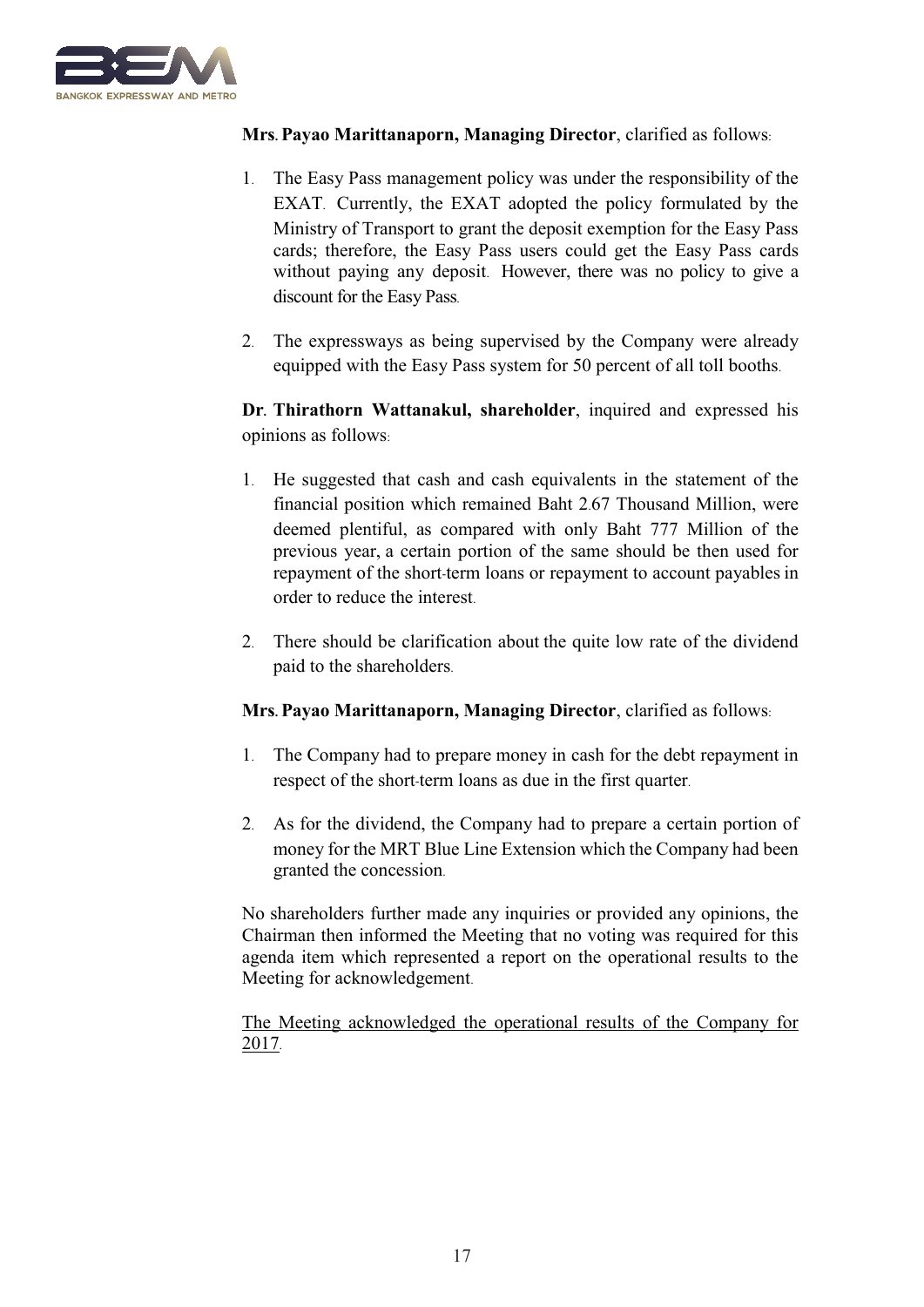

## **Agenda 3 Consideration and approval of the statement of financial position and the statement of income for the year ended December 31, 2017**

The Chairman informed the Meeting that the Board of Directors considered the matter and deemed appropriate to propose that the Meeting of Shareholders approve the statement of financial position and the statement of income for the year ended December 31, 2017, which were reviewed by the Audit Committee and the Board of Directors, and audited by the Company's auditor, per the details in the summary documents of financial information for 2017 as delivered to the shareholders in advance, together with the Notice of the Meeting.

The Chairman allowed shareholders to make inquiries and provide opinions.

**Police Colonel Sermkiat Bumrungpruek, shareholder**, asked for the additional clarification on issuance of the Company's debentures and the Company's share price.

**Mrs. Payao Marittanaporn, Managing Director**, clarified that in 2017, the Company received the Issuer of the Year Award from the issuance of its debentures, as a result, the Company's financial cost reduced by many Baht 100 Million, not to mention the fact that the Company received the Best Deal of the Year Award for 2017 resulting from the successful amalgamation, which made the Company more robust.

**Miss Siriporn Siriphaibun, shareholder**, inquired why the Company did not deliver the notes to the financial statements together with the Notice of the Meeting.

**Mrs. Payao Marittanaporn, Managing Director**, clarified that the Company had already delivered the report on the notes to the financial statements in a CD form together with the Notice of the Meeting to the shareholders.

**Mr. Kraiwan Katawanit, shareholder**, suggested that the Company prepare the QR Code-based financial statements to enable the shareholder to study information in a mobile phone or tablet.

**The Company Secretary** added that the shareholders was able to study the information on the notes to the financial statements by scanning QR Code appeared on the reverse side of the CD provided and on the back cover of the summary information on financial statements. With this method, the shareholders were able to promptly study the information via their own mobile phones or tablets.

**Miss Nuchchanart Youngchana, shareholder**, expressed her opinions as follows: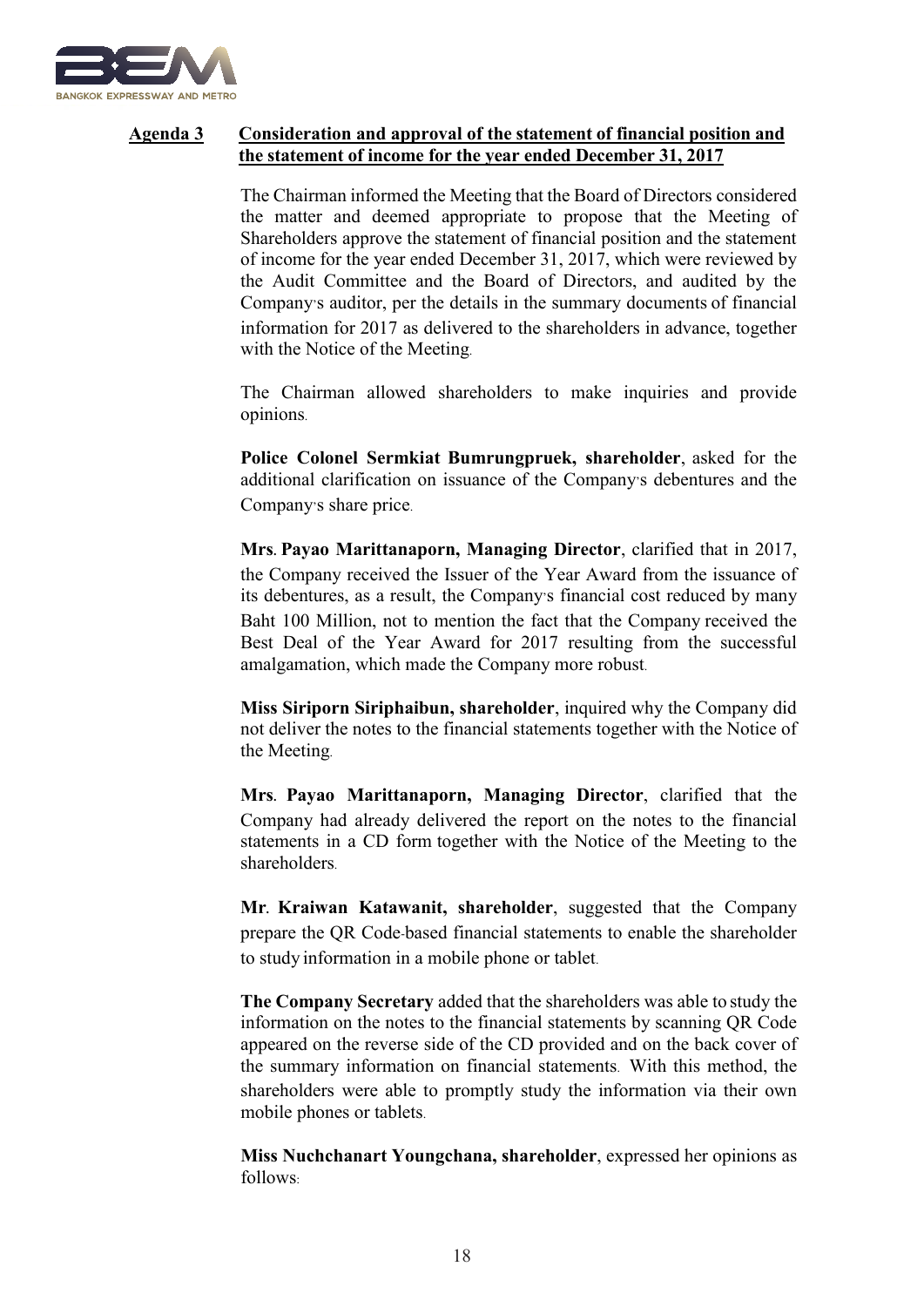

- 1. She proposed that the Company should grant a lease for the commercial space more since she was of the view that there was sufficient space within the stations which could be hugely utilized.
- 2. She requested the Company to prepare a list of sales promotion of the MRT cards in the same manner as BTS did.
- 3. She requested the Company to arrange for a financial analyst(s) to do an analysis on investment in the MRT business in the same manner as BTS did.

**The Chairman** clarified that the Company would take such proposal into consideration. As for the analysis on investment, the Company did the same thing too.

**Mr. Prasert Chanwittayakul, shareholder**, inquired and opined as follows:

- 1. What the Company's measures were to secure the lockers for renting within the area of the MRT Sukhumvit Station in its ascent area and in its side area; whether or not the Company had any security system in the case of planting an explosive in any lockers, and if so, how?
- 2. In respect of opening of the passenger elevators of the MRT stations, all the station staff should be allowed to have a key to promptly make the available elevators in operation, in order to save time.
- 3. He proposed that a free-riding MRT card should be provided and attached to the Notice of the Meeting for the shareholders to use in their travelling to attend the Meeting.

#### **Dr. Sombat Kitjalaksana, Managing Director**, clarified as follows:

- 1. In respect of the problem of utilization of the lockers, the contractor shall be responsible for the same. However, the Company coordinated with the MRTA regarding security measures to require the outsource contractor to improve the service, as the Company did give high priority to the security of the stations.
- 2. In respect of any inconvenience from utilization of various travelling cards, the Company set up the project to produce the Mangmoom Card 4.0 which would allow the passengers to use the service in all systems. Currently, such project was under improvement.

No shareholders further made any inquiries or provided any opinions, the Chairman then requested the Meeting to consider the matter.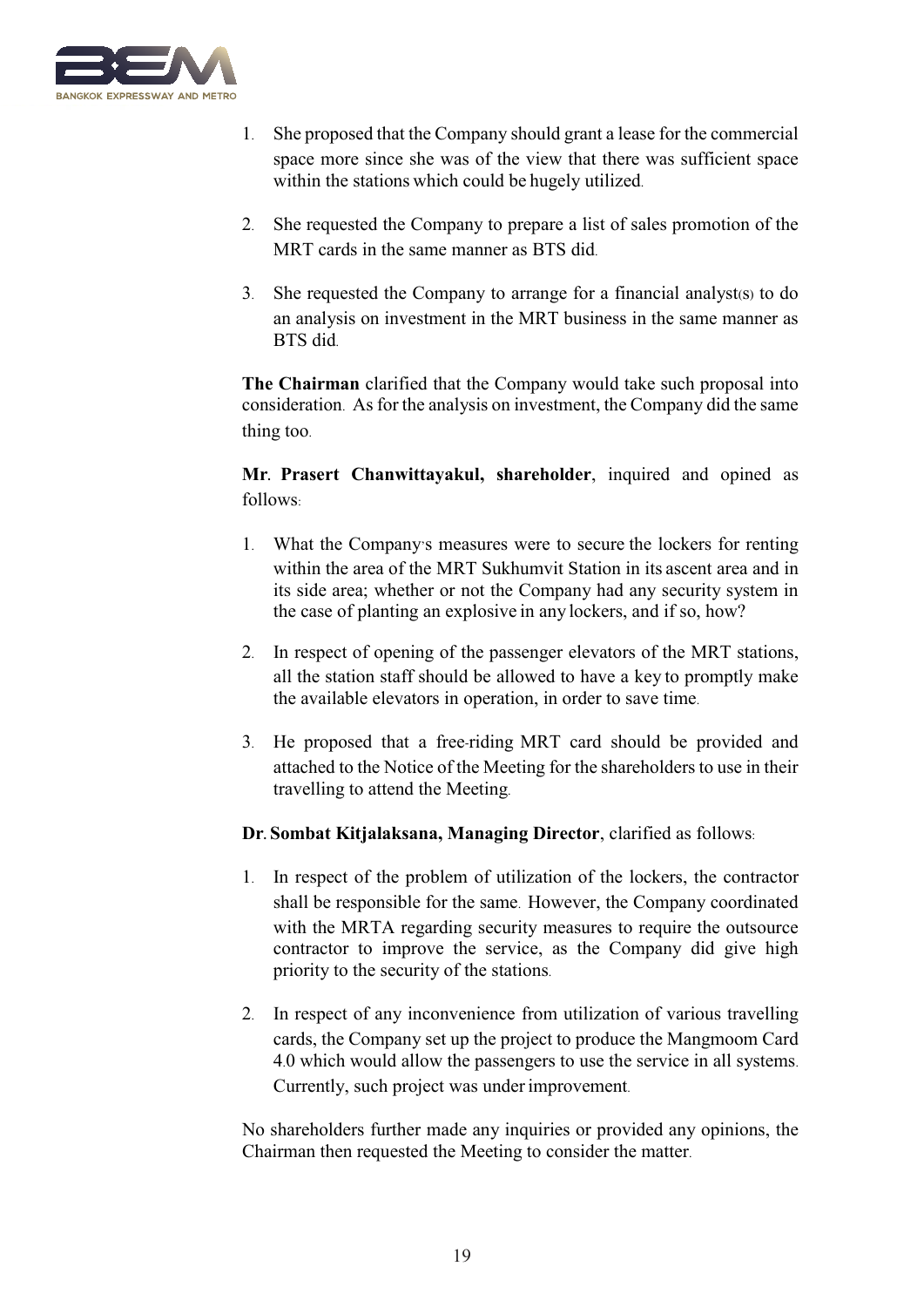

**The Company Secretary** stated to the Meeting that this agenda item required approval by a majority vote of the shareholders who attended the Meeting and cast their votes.

The Chairman announced the voting results as follows:

Total votes on this item: 10,437,666,404 votes

| 10,432,702,331 favorable votes, representing 99.9997 percent |
|--------------------------------------------------------------|
| 29,338 unfavorable votes, representing 0.0002 percent        |
| 4,934,735 abstaining votes                                   |
| - None vote of void voting card                              |

The Meeting resolved, by a majority vote of the shareholders who attended the Meeting and cast their votes, to approve the statement of financial position and the statement of income for the year ended December 31, 2017.

#### **Agenda 4 Consideration and approval of the appropriation of profit and the dividend payment**

The Chairman requested Mrs. Payao Marittanaporn, Managing Director, to clarify the details of this matter to the Meeting.

**Mrs. Payao Marittanaporn, Managing Director**, clarified to the Meeting that the Company's net profit under the separate financial statement for 2017 amounted to Baht 2,975,471,255, without any accumulated loss, the Company could therefore consider making dividend payment to the shareholders pursuant to Article 36 of the Articles of Association which prohibits the dividend payment from any money other than profit, and also prohibits the dividend payment should the Company still have accumulated loss, whereby dividends shall be equally distributed according to the number of shares and subject to the approval of the shareholders' meeting.

Furthermore, according to Article 37 of the Articles of Association, the Company must appropriate to a reserve fund, from the annual net profit at least five percent of the annual net profit less the total accumulated loss brought forward (if any) until the reserve fund reaches an amount not less than 10 percent of its registered capital. The Company appropriated the profit as reserve fund in 2017 in the amount of Baht 148.8 Million.

The details of the unappropriated retained earnings under the separate financial statements were shown on page 24 of the Notice of the Meeting.

The Board of Directors' Meeting No. 1/2018 on February 27, 2018 considered the matter and was of the opinion that in 2017, the Company's net profit under the separate financial statements amounted to Baht 2,975,471,255, and then deemed appropriate to propose that the 2018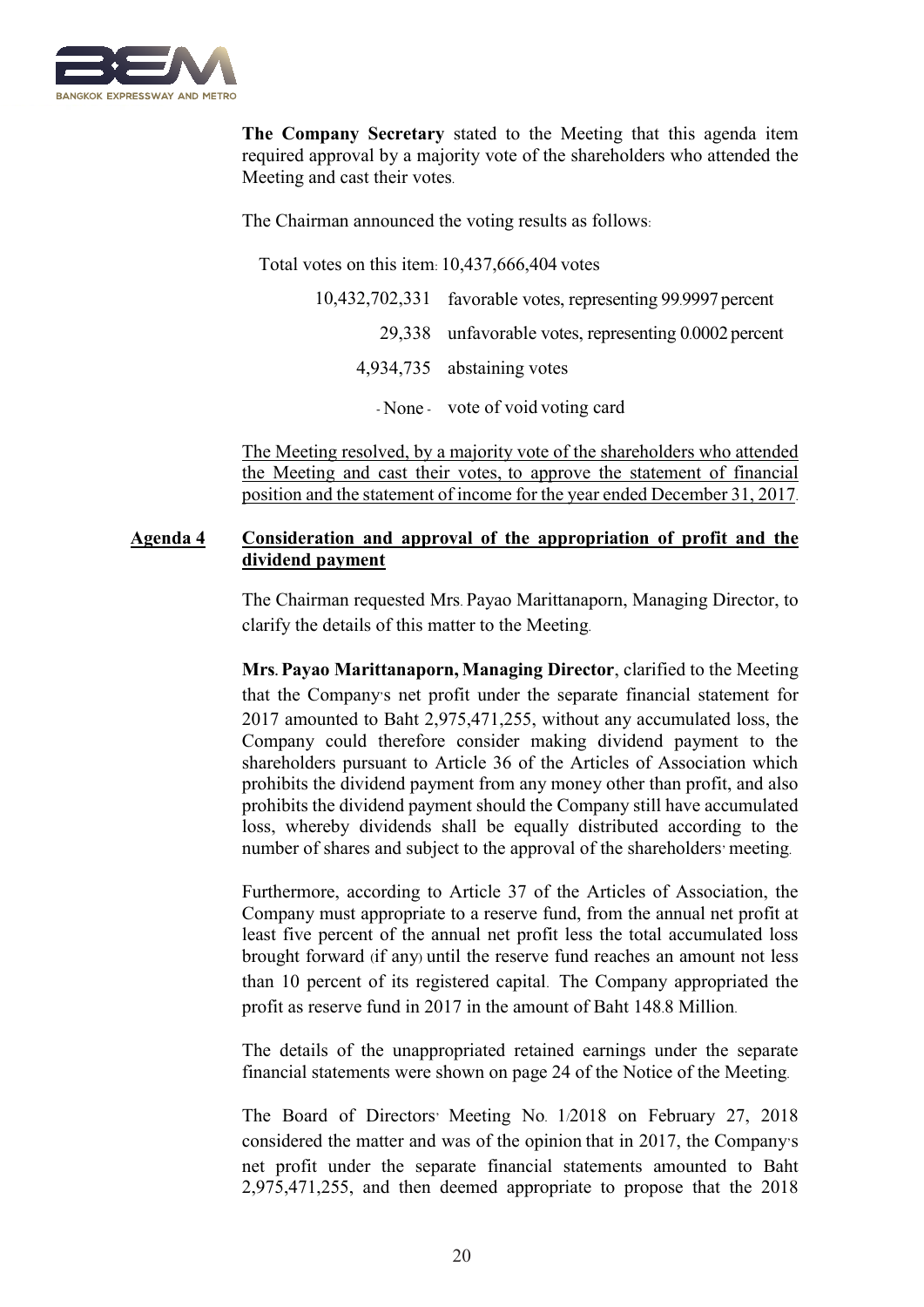

Annual Ordinary General Meeting of Shareholders approve the appropriation of profit by:

- 1. Allocating as legal reserve for 2017 in the amount of Baht 148.8 Million;
- 2. Making the dividend payment for the second half of 2017 from the retained earnings at the rate of Baht 0.07 per share in the amount of Baht 1,069.95 Million. Therefore, the total interim dividend payment for the first half of 2017, which had already been made at the rate of Baht 0.06 per share, the dividend for 2017 was at the rate of Baht 0.13 per share.

In this regard, the record date for the right to receive dividend payment was Monday, April 30, 2018; and the dividend for the second half of 2017 must be paid on Monday, May 14, 2018 should the Meeting of Shareholders approve the dividend payment.

The Chairman allowed shareholders to make inquiries and provide opinions.

**Mr. Chatree Charoennueang, shareholder**, provided a suggestion on selection of the retained earnings by the Company for use in making the dividend payment to its shareholders that the Company should select the retained earnings subject to a high tax rate first.

**Miss Panan Tosuwanthaworn, Deputy Managing Director: Finance**, clarified that the Company's current retained earnings were subject to income tax at the rate of 20 percent. As for the retained earnings subject to income tax at the rates of 23 percent and 30 percent, they had been used up for the previous dividend payment.

**Mr. Thammanoon Chulmaneechote, shareholder**, opined that the Company's dividend payment at the rate of Baht 0.07 per share was considered unreasonable as compared with the profit received by the Company.

**Mrs. Payao Marittanaporn, Managing Director**, clarified that the consideration of the Company's dividend payment based on the Payout Ratio at the rate of 66.67 percent was in line with its policy on dividend payment, specifying that the dividend payment shall be made in the amount not less than 40 percent of the net profit. For that reason, the Company had then tried to maintain the Payout Ratio at the rate of approximately 60 percent. In fact, the Company was in a position to make the dividend payment to its shareholders from all of the net profit, but such act would prevent the Company's further growth, as in 2017, the Company had just been granted the concession for the MRT Blue Line Extension Project, with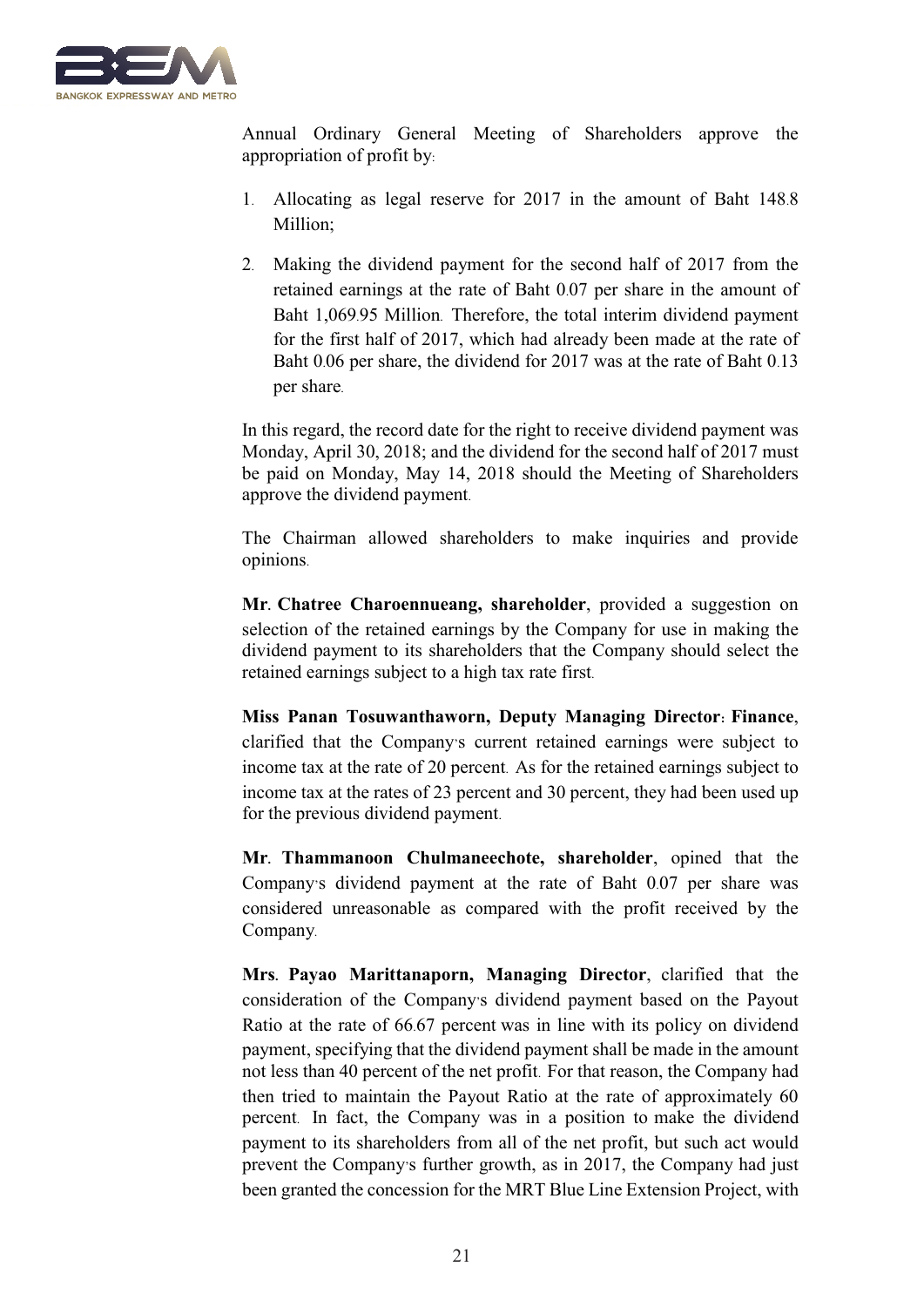

the value of approximately more than Baht Twenty Thousand Million. Moreover, the Company's business operations relied on profit and borrowing of loans for use in further investment, therefore, the Company was required to separate its profit into two portions for use in both investment and dividend payment.

No shareholders further made any inquiries or provided any opinions, the Chairman then requested the Meeting to consider the matter.

**The Company Secretary** stated to the Meeting that this agenda item required approval by a majority vote of the shareholders who attended the Meeting and cast their votes.

The Chairman announced the voting results as follows:

Total votes on this item 10,438,378,000 votes

- 10,438,009,559 favorable votes, representing 99.9989 percent
	- 113,088 unfavorable votes, representing 0.0010 percent
		- 246,698 abstaining votes
			- 8,655 votes of void voting cards

The Meeting resolved, by a majority vote of the shareholders who attended the Meeting and cast their votes, to approve the appropriation of profit and the dividend payment, by allocating as legal reserve for 2017 in the amount of Baht 148,800,000, and making the dividend payment for the second half period of 2017 at the rate of Baht 0.07 per share, amounting to Baht 1,069,950,000, from the retained earnings subject to corporate income tax at the rate 20 percent, whereby individual shareholders were entitled to tax credit.

In this regard, Monday, April 30, 2018 was scheduled to be the record date for the right to receive dividend payment (with XD sign posted on Friday, April 27, 2018); and the dividend payment was scheduled to be made on Monday, May 14, 2018.

### **Agenda 5 Consideration of the nomination of candidates for appointment as directors to replace those due to retire by rotation**

The Chairman informed the Meeting that prior to proceeding with this agenda item, the Chairman himself and directors due to retire by rotation in this Meeting of Shareholders were excused from the Meeting until completion. Mr. Plew Trivisvavet, Deputy Chairman of the Board of Directors, was then requested to proceed with the Meeting as the Chairman of the Meeting for this agenda item, including Item 6 on determination of remuneration for directors, in order to ensure continuity during the return to the meeting room.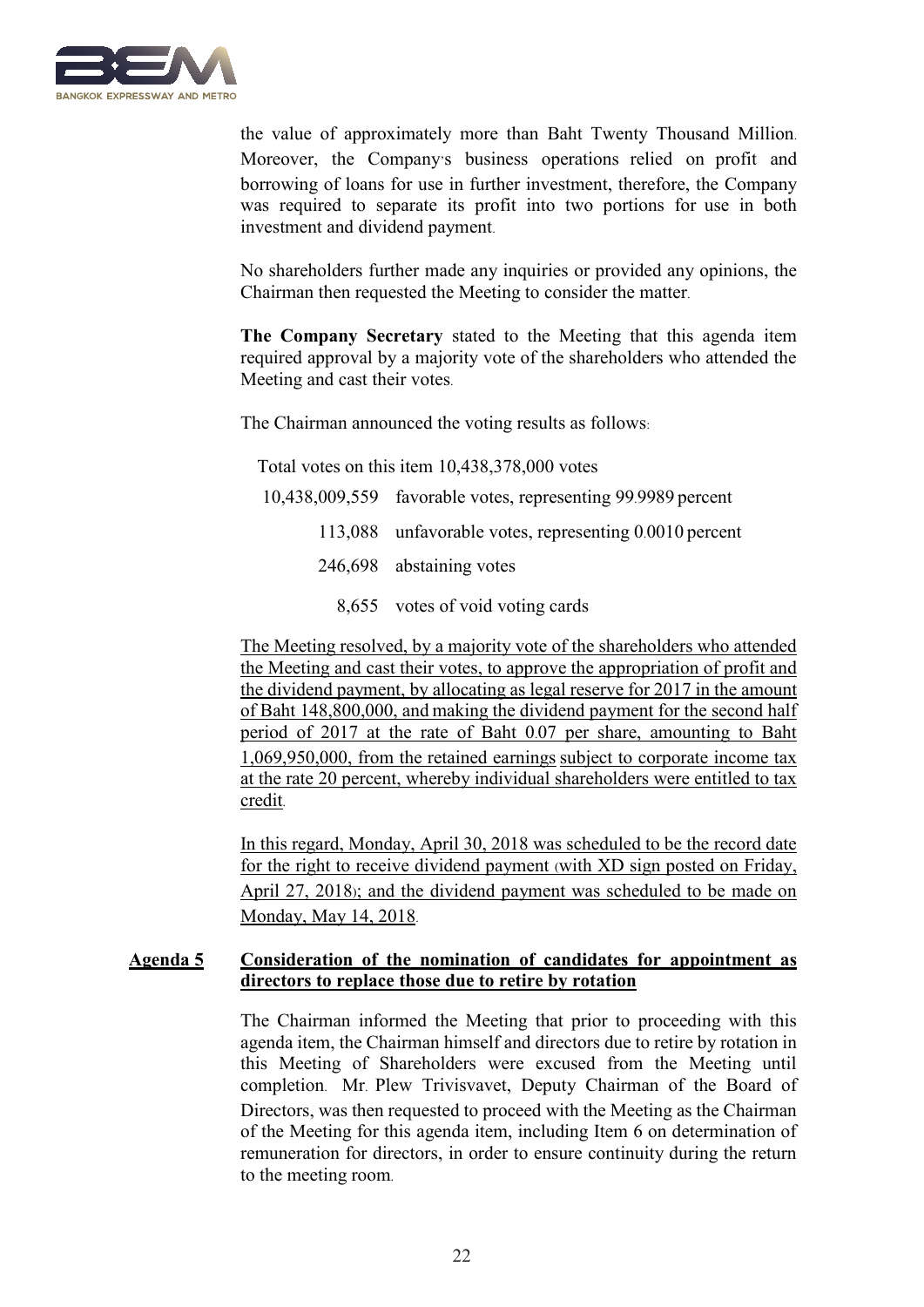

**Mr. Plew Trivisvavet, Chairman of the Meeting**, clarified that Article 14 of the Articles of Association stipulated that at every annual general meeting, one-third of the number of directors must vacate their offices. The directors to retire during the first and second years following the registration of the company shall be drawn by lots, whereby the directors who have been in office for the longest term shall retire and may be re-elected.

In this 2018 Annual Ordinary General Meeting of Shareholders, there were six directors due to retire by rotation, namely, Mr. Vitoon Tejatussanasoontorn, General Chetta Thanajaro, Dr. Annop Tanlamai, Mr. Prasit Dachsiri, Mr. Panit Dunnvatanachit, and Dr. Virabongsa Ramangkura. As the Company allowed the shareholders to nominate persons for appointment as directors in advance during October to December 2017, no shareholder nominated any person for consideration.

In addition, the Mass Rapid Transit Authority of Thailand (MRTA) had notified its new representative name, namely, Mrs. Natamon Bunnak, for appointment as director of the Company under the conditions of the Agreement for the MRTA Initial System Project -Chaloem Ratchamongkhon Line to replace Mr. Theeraphan Tachasirinugune who resigned his office.

The Nomination and Remuneration Committee's Meeting, excluding directors due to retire by rotation, namely, General Chetta Thanajaro and Mr. Vitoon Tejatussanasoontorn, considered the matter and deemed appropriate to propose to the Board of Directors' Meeting to consider and further propose that the Shareholders' Meeting consider as follows:

- 1. Appointment of such six directors due to retire by rotation, namely, Mr. Vitoon Tejatussanasoontorn, General Chetta Thanajaro, Dr. Annop Tanlamai, Mr. Prasit Dachsiri, Mr. Panit Dunnvatanachit, and Dr. Virabongsa Ramangkura, to return to their offices as directors for another term. This was because they had knowledge, capability and experience beneficial to the Company's business operations, performed the duties as directors with due care, integrity and full time contribution for the Company, played active role in laying down various policies on the Company's business operations, as well as providing opinions and suggestions valuable to management.
- 2. Appointment of Mrs. Natamon Bunnak, MRTA's representative under the Concession Agreement, as the Company's director to replace Mr. Theeraphan Tachasirinugune who resigned his office.

The profiles of such nominates were available on pages 28 - 47 of the Notice of the Meeting.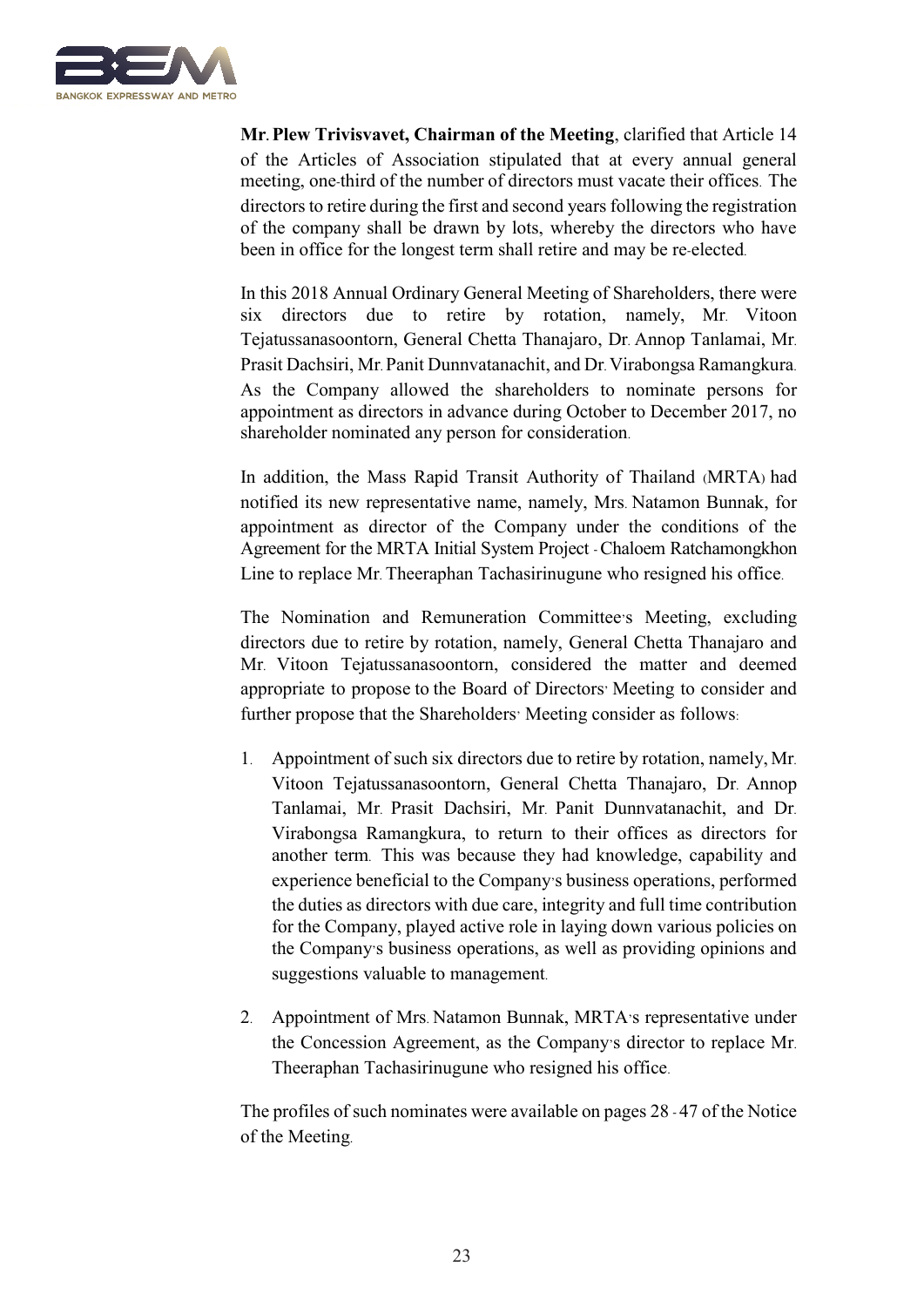

**The Chairman** added that the Board of Directors' Meeting No. 1/2018 which was held on February 27, 2018, except those nominated directors, considered the matter and resolved to grant approval as proposed by the Nomination and Remuneration Committee, and proposed that the Shareholders' Meeting consider approving the appointment of such six directors due to retire by rotation to return to their offices as directors for another term, and the appointment of Mrs. Natamon Bunnak, MRTA's representative under the Concession Agreement, as the Company's director to replace Mr. Theeraphan Tachasirinugune who resigned his office.

The Chairman allowed shareholders to make inquiries and provide opinions.

**Mr. Thammanoon Chulmaneechote, shareholder**, provided suggestions as follows:

- 1. According to the Directors' Handbook of the IOD, Clause 3.2.1, the Company's Nomination Committee should report on performance of each nominated director in the previous year in the Notice of the Meeting;
- 2. The term of office of a director, particularly an independent director, upon combination from prior to the amalgamation until present, should not exceed nine years;
- 3. Given the fact that shareholders were allowed to propose any agenda items or nominate any persons for consideration and appointment as directors in advance, there should no limit on the number of shares held by the shareholders who intended to so do.

**Police Colonel Sermkiat Bumrungpruek, shareholder**, suggested that in the consideration for appointment of directors to replace those due to retire by rotation in the Shareholders' Meeting each year, it was specified that onethird of the current number of directors shall vacate their offices. For that reason, rules on the consideration of the qualifications of the shareholders to be appointed as the Company's directors shall not be specified in a way obstructing the shareholders.

No shareholders further made any inquiries or provided any opinions, the Chairman then requested the Meeting to consider and vote for election of the seven directors on an individual basis in accordance with the good corporate governance principles.

**The Company Secretary** stated to the Meeting that this agenda item would require approval by a majority vote of the shareholders who attended the Meeting and cast their votes. In the interest of transparency in the vote counting which could be subsequently rechecked for this agenda item, for shareholders who attended the Meeting in person, the Company would collect the voting cards from the shareholders who attended the Meeting in person for the purpose of vote counting in accordance with the SEC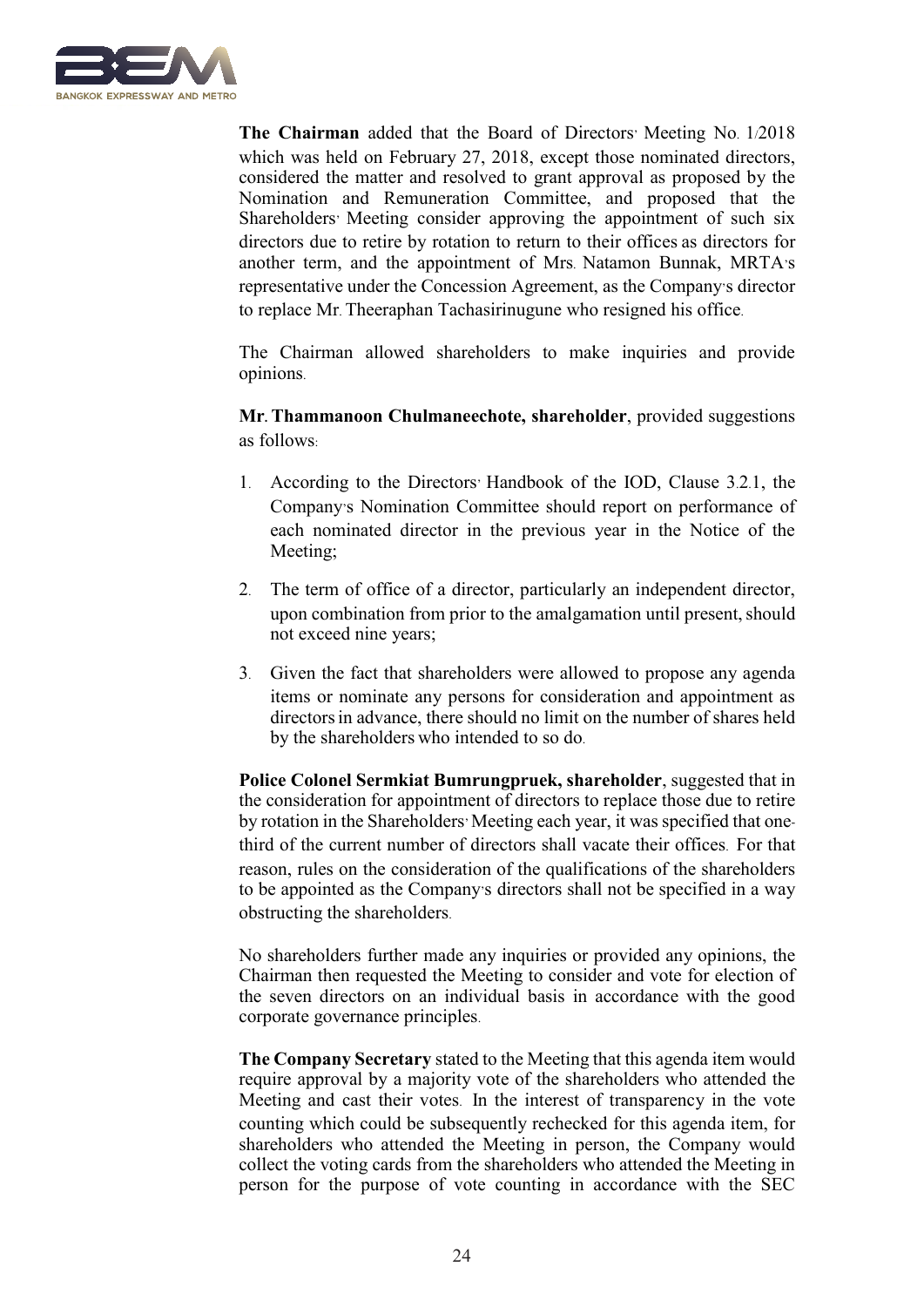

practice; and for shareholders who had authorized their proxies, the Company would check the vote counting as indicated in the proxy forms.

The Chairman announced the voting results on an individual basis as follows:

1. Mr. Vitoon Tejatussanasoontorn

Total votes on this item: 10,438,441,824 votes

- 10,434,337,013 favorable votes, representing 99.9920 percent 825,215 unfavorable votes, representing 0.0079 percent
	- 3,279,596 abstaining votes
		- 0 vote of void voting card
- 2. General Chetta Thanajaro

Total votes on this item: 10,438,441,824 votes

- 8,912,634,845 favorable votes, representing 85.4118 percent
- 1,522,261,313 unfavorable votes, representing 14.5881 percent
	- 3,545,666 abstaining votes
		- 0 vote of void voting card
- 3. Dr. Annop Tanlamai

Total votes on this item: 10,438,441,824 votes

- 10,433,532,785 favorable votes, representing 99.9842 percent
	- 1,648,111 unfavorable votes, representing 0.0157 percent
	- 3,260,928 abstaining votes
		- 0 vote of void voting card
- 4. Mr. Prasit Dachsiri

Total votes on this item: 10,438,441,824 votes

- 9,665,766,639 favorable votes, representing 92.6281 percent
	- 769,250,888 unfavorable votes, representing 7.3718 percent
		- 3,424,297 abstaining votes
			- 0 vote of void voting card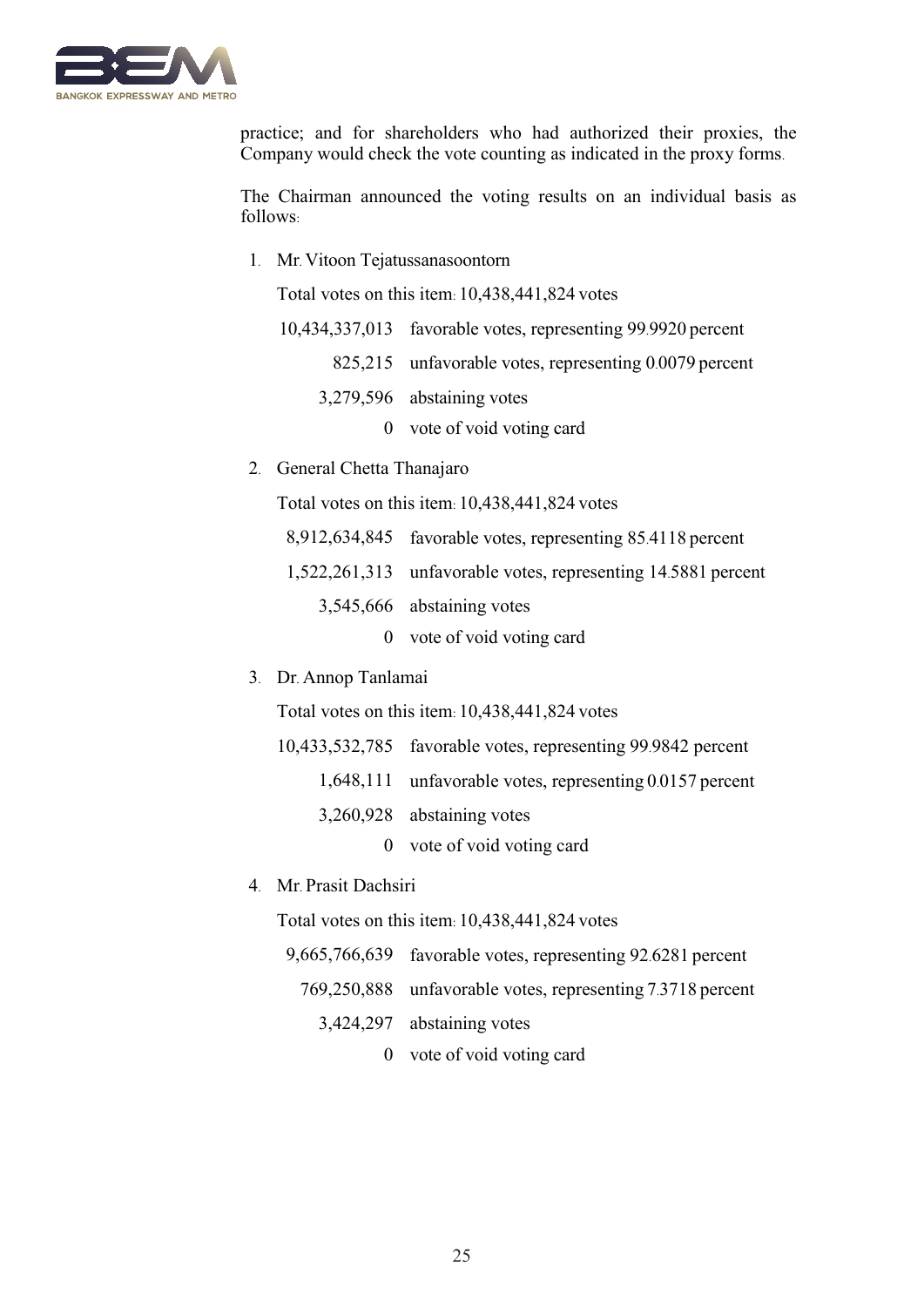

5. Mr. Panit Dunnvatanachit

Total votes on this item: 10,438,441,824 votes

- 9,665,533,092 favorable votes, representing 92.6289 percent
	- 769,150,328 unfavorable votes, representing 7.3710 percent
		- 3,758,404 abstaining votes
			- 0 vote of void voting card
- 6. Dr. Virabongsa Ramangkura

Total votes on this item: 10,438,441,824 votes

- 10,427,894,424 favorable votes, representing 99.9287 percent
	- 7,438,840 unfavorable votes, representing 0.0712 percent
	- 3,108,560 abstaining votes
		- 0 vote of void voting card
- 7. Mrs. Natamon Bunnak

Total votes on this item: 10,438,441,824 votes

| 9,653,542,704 favorable votes, representing 92.5102 percent |
|-------------------------------------------------------------|
| 781,567,806 unfavorable votes, representing 7.4897 percent  |
| 3,331,314 abstaining votes                                  |
|                                                             |

0 vote of void voting card

The Chairman thanked the Meeting for such confidence and resolution for approval of all six directors to return to their offices for another term, and appointment of Mrs. Natamon Bunnak, a representative of the Mass Rapid Transit Authority of Thailand (MRTA) under the Concession Agreement, as the Company's director to replace Mr. Theeraphan Tachasirinugune who resigned his office.

The Chairman then invited such six directors to return to the Meeting.

The Meeting resolved, by a majority vote of the shareholders who attended the Meeting and cast their votes on an individual basis, to approve the appointment of the directors who were due to retire by rotation, namely, Mr. Vitoon Tejatussanasoontorn, General Chetta Thanajaro, Dr. Annop Tanlamai, Mr. Prasit Dachsiri, Mr. Panit Dunnvatanachit, and Dr. Virabongsa Ramangkura, to return to their offices for another term, and appointment of Mrs. Natamon Bunnak, a representative of the Mass Rapid Transit Authority of Thailand (MRTA) under the Concession Agreement, as the Company's director to replace Mr. Theeraphan Tachasirinugune who resigned his office.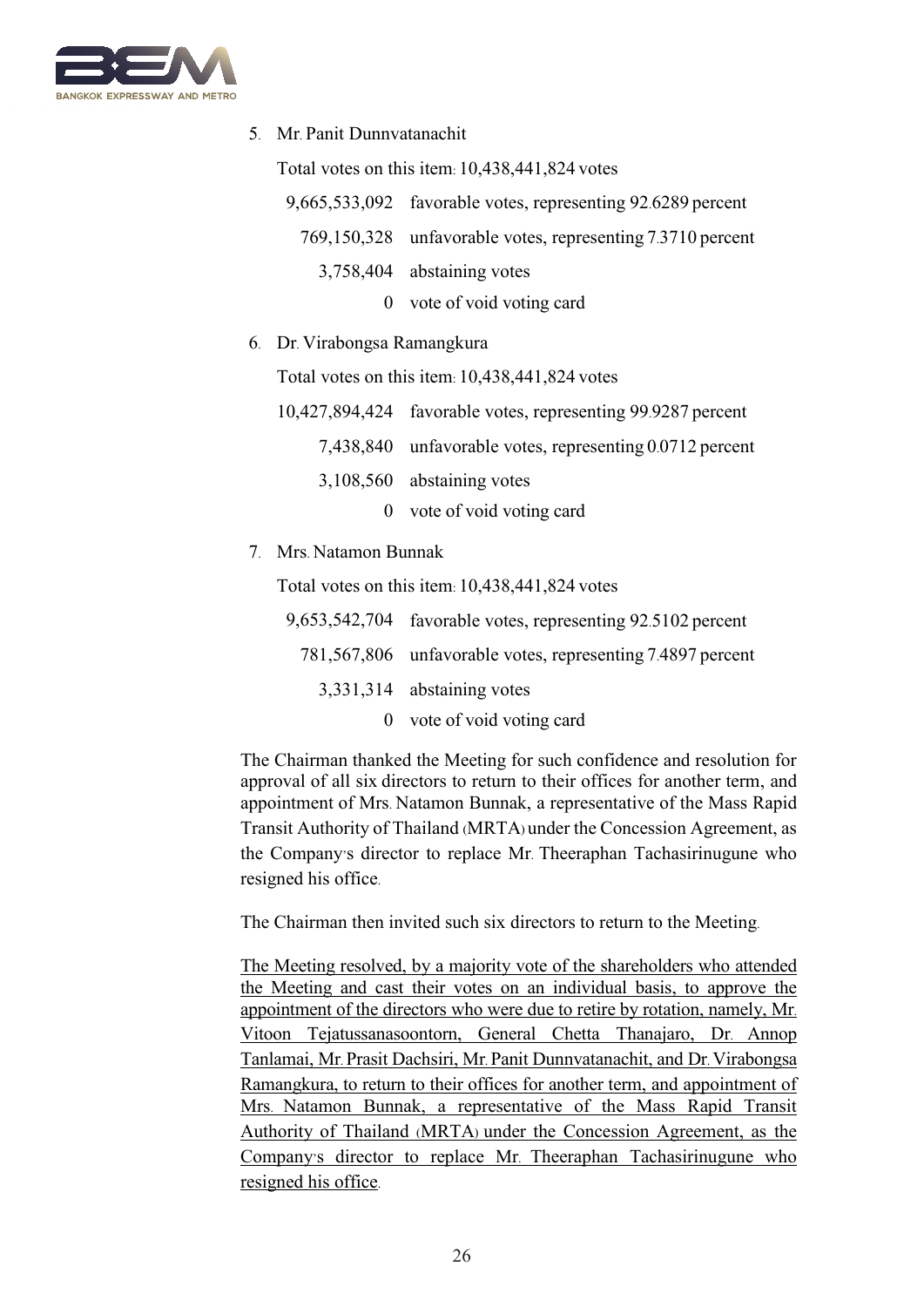

## **Agenda 6 Consideration of the determination of remuneration for directors**

**Mr. Plew Trivisvavet, Chairman of the Meeting**, clarified that Article 15 of the Articles of Association stipulates that directors have the right to receive remuneration from the Company in the form of honorarium, meeting allowances, consideration, bonus or other benefits in other forms, in accordance with the Articles of Association or with the approval of the shareholders in the shareholders' meeting, which may be a fixed amount or in accordance with the rules and may be periodically fixed or permanently fixed until changed. Directors may receive per diem, welfares and expense reimbursement according to the Company's regulations.

The Company has considered proper remuneration for directors based on four clauses of the criteria for consideration of remuneration for directors as follows:

- 1. Remuneration shall be appropriate for and in line with the scope of duties and responsibilities of each director, e.g., as Chairman of the Board of Directors, chairman of each subcommittee and member of the Executive Board, the Audit Committee, the Nomination and Remuneration Committee and the Corporate Governance and Risk Management Committee, who shall receive additional remuneration for such position.
- 2. Remuneration shall be sufficient at the same level as that in similar industry to attract and retain knowledgeable and qualified directors to perform duties for the Company.
- 3. The elements of remuneration are clear, transparent and easy to understand.
- 4. The remuneration shall be considered by the Nomination and Remuneration Committee.

The Nomination and Remuneration Committee's Meeting considered the matter and proposed that the Board of Directors consider proposing the same to the 2018 Annual Ordinary General Meeting of Shareholders to consider determining remuneration for directors, as follows:

- 1. Bonus for directors for 2017 equivalent to that of 2016 in the amount of Baht 19.25 Million;
- 2. Remuneration for directors for 2018 equivalent to that of the previous year in the amount of Baht 18 Million.

The details were prescribed on pages 48 - 49 of the Notice of the 2018 Annual Ordinary General Meeting of Shareholders.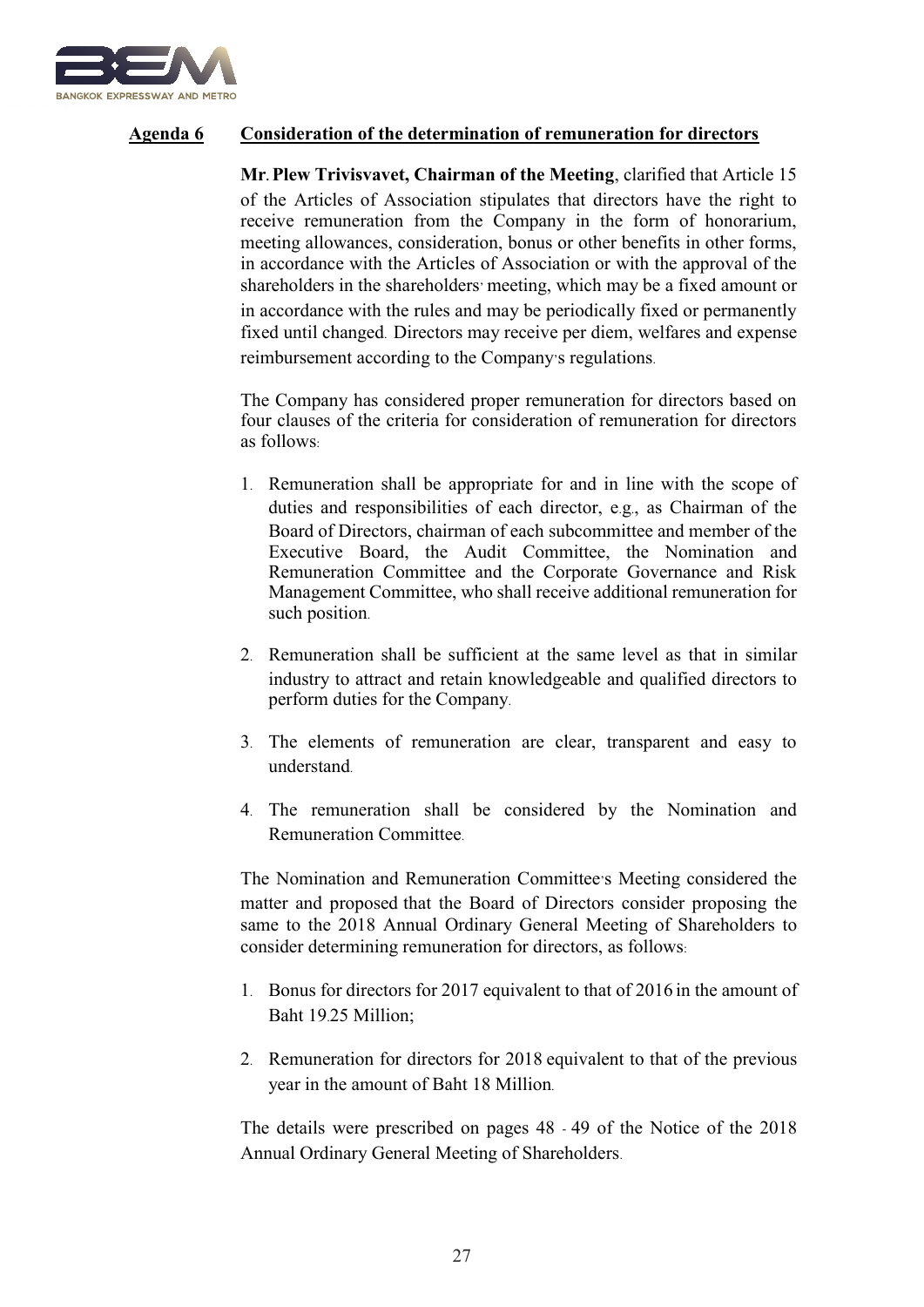

**The Chairman** added that the Board of Directors considered the matter and deemed appropriate to propose this matter to the 2018 Annual Ordinary General Meeting of Shareholders for approval of the remuneration for directors as proposed by the Nomination and Remuneration Committee.

The Chairman allowed shareholders to make inquiries and provide opinions.

**Mr. Thammanoon Chulmaneechote, shareholder**, inquired as to the determination of remuneration for the Chairman of the Board of Directors which was different from that of directors.

**Mr. Plew Trivisvavet, Chairman**, clarified that the remuneration for the Chairman and other directors would be considered based on their respective responsibilities, per the details on duties and responsibilities as prescribed on pages 48 - 49 of the Notice of the Meeting.

No shareholders further made any inquiries or provided any opinions, the Chairman then requested the Meeting to consider the matter.

**The Company Secretary** stated to the Meeting that this agenda item would require approval by not less than two-thirds of the total number of votes of the shareholders who attended the Meeting.

The Chairman announced the voting results as follows:

Total votes on this item: 10,438,443,124 votes

- 10,419,431,004 favorable votes, representing 99.8178 percent
	- 17,636,234 unfavorable votes, representing 0.1689 percent
		- 1,375,886 abstaining votes, representing 0.0131 percent
			- 0 vote of void voting card, representing 0 percent

The Meeting resolved, by not less than two-thirds of the total number of votes of the shareholders who attended the Meeting, to approve the remuneration for directors as proposed by the Nomination and Remuneration Committee, as follows:

- 1. Bonus for directors for 2017 equivalent to that of 2016 in the amount not exceeding Baht 19.25 Million;
- 2. Remuneration for directors for 2018 equivalent to that of the previous year in the amount not exceeding Baht 18 Million.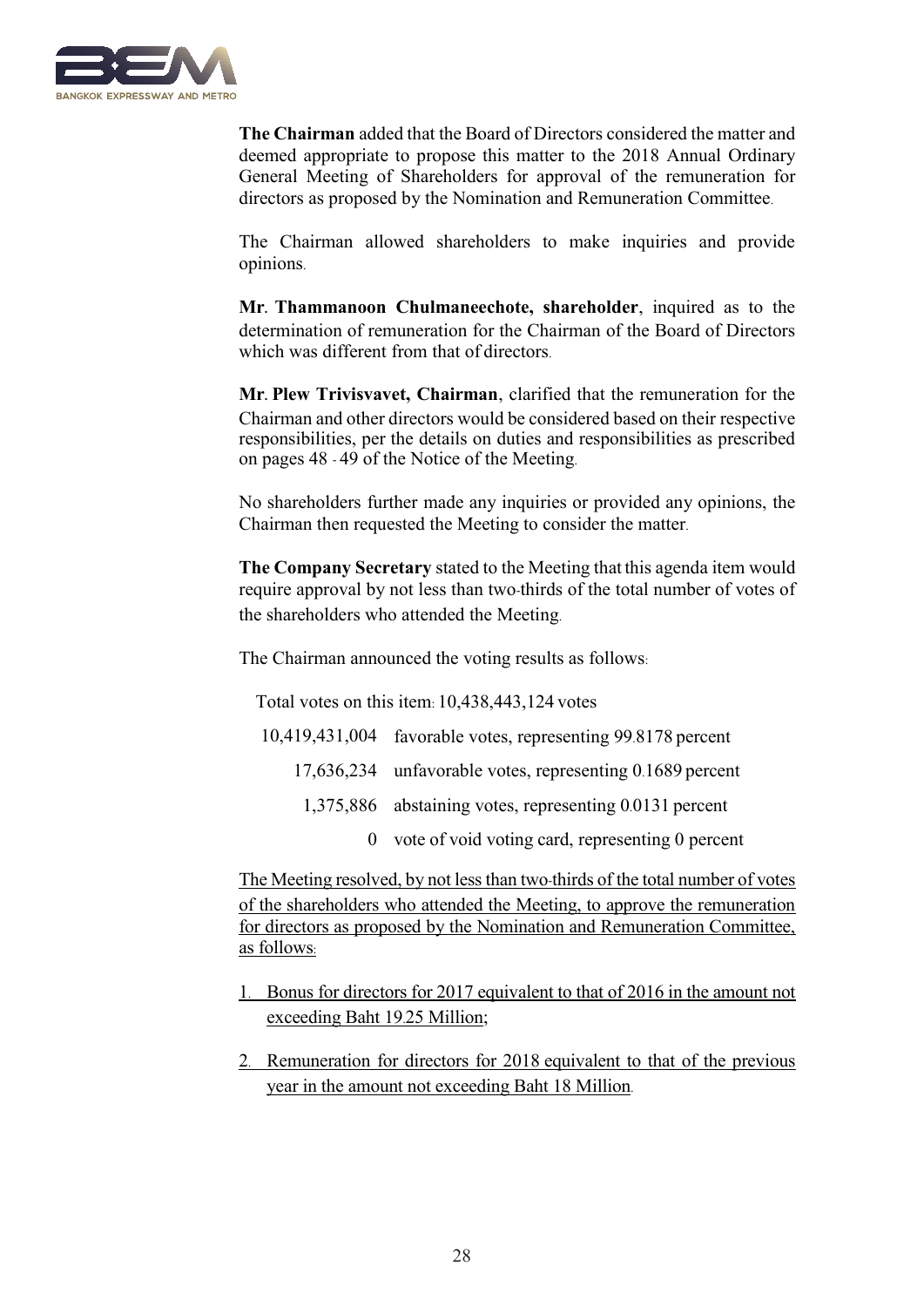

## **Agenda 7 Consideration of the appointment of auditor and fixing of remuneration**

The Chairman requested Mr. Vitoon Tejatussanasoontorn, Chairman of the Audit Committee, to make clarification on the appointment of auditor and the fixing of remuneration to the Meeting.

### **Mr. Vitoon Tejatussanasoontorn, Chairman of the Audit Committee**,

clarified that the Audit Committee's Meeting, along with the management, jointly considered the qualifications of the auditor in respect of the reliability, independence, knowledge and experience in audit performance, capacity to provide advice on accounting standards, certification of the financial statements in a timely manner, and appropriateness of remuneration, and resolved to propose this matter to the Board of Directors to consider proposing to the Meeting of Shareholders for appointment of auditor and fixing of remuneration for 2018, as follows:

1) Either of the auditors from EY Office Limited, namely, Miss Isaraporn Wisutthiyan or Miss Supannee Triyanantakul or Miss Watoo Kayankannavee of EY Office Limited be appointed as the Company's auditor for 2018, who shall be authorized to audit and sign for certification of the Company's financial statements for 2018.

In this regard, the auditors as listed above also served as the auditor of the subsidiaries, namely, Northern Bangkok Expressway Company Limited and Bangkok Metro Networks Limited.

The proposed auditors had neither relationship with nor interest in the Company or its subsidiaries, executives, major shareholders or their related persons.

2) Auditing fee be fixed in the amount of Baht 3,830,000 and other expenses as actually incurred.

When compared to the auditing fee in the previous year, the auditing fee increased by Baht 480,000 or representing 14.33 percent, due to the fact that in 2018, the scope of work increased since the Company had been granted the concession for the MRT Blue Line Extension Project.

However, when compared to the average auditing fees of other listed companies in the same sector, the Company's auditing fee was reasonable. The Company coordinated with three other auditing firms of equal repute, namely, PricewaterhouseCoopers ABAS Limited, Deloitte Touche Tohmatsu Jaiyos Co., Ltd., and KPMG Phoomchai Audit Co., Ltd., and all three of them did not submit their auditing proposals.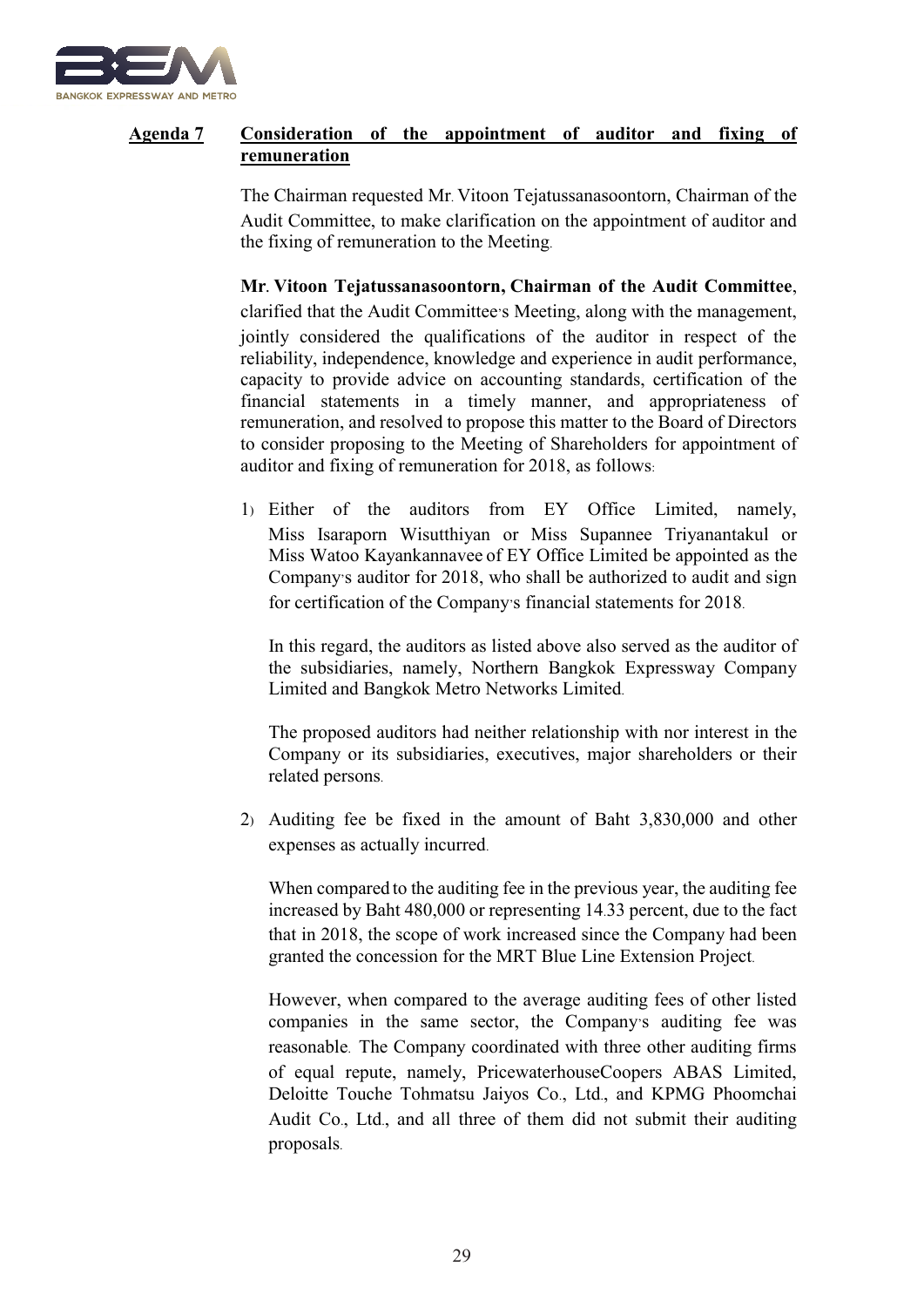

**The Chairman** added that the Board of Directors resolved to propose that the Ordinary General Meeting of Shareholders consider approving the appointment of auditor and fixing the remuneration as proposed by the Audit Committee.

The Chairman allowed shareholders to make inquiries and provide opinions.

**Mr. Chatree Charoennueang, shareholder**, suggested that the Company should execute an engagement agreement with its audit firm, as other listed companies did encounter a problem in a way which its auditor discontinued the audit service during the year, as a result, the share trading of such listed company was suspended, thereby causing damage to shareholders. Therefore, should the Company have executed such agreement and should such a problem occur, the Company would be entitled to file a lawsuit demanding damages from the auditor.

**The Chairman** clarified that the Company would keep ensuring that the Company would not allow such other listed company's problem of this nature to happen to the Company.

**Police Colonel Sermkiat Bumrungpruek, shareholder**, stated that pursuant to Section 120 of the Public Limited Company Act, the annual ordinary meeting of shareholders shall appoint an auditor and determine remuneration of the auditor of the company every year. The former auditor may be re-appointed. Therefore, the auditing fee should be determined in a fixed amount, excluding other expenses, in which there would be a loophole. He then suggested that the Company delete the wording "other expenses as actually incurred".

**Mr. Vicha Chokpongpan, shareholder**, expressed his opinion as to the remuneration for the auditor with the wording "other expenses as actually incurred", as specified by the Company, that it would be likely to refer to the payment actually paid to the auditor; should there be a remainder from such payment, the Company would be able to keep it.

No shareholders further made any inquiries or provided any opinions, the Chairman then requested the Meeting to consider the matter.

**The Company Secretary** stated to the Meeting that this agenda item would require approval by a majority vote of the shareholders who attended the Meeting and cast their votes.

The Chairman announced the voting results as follows: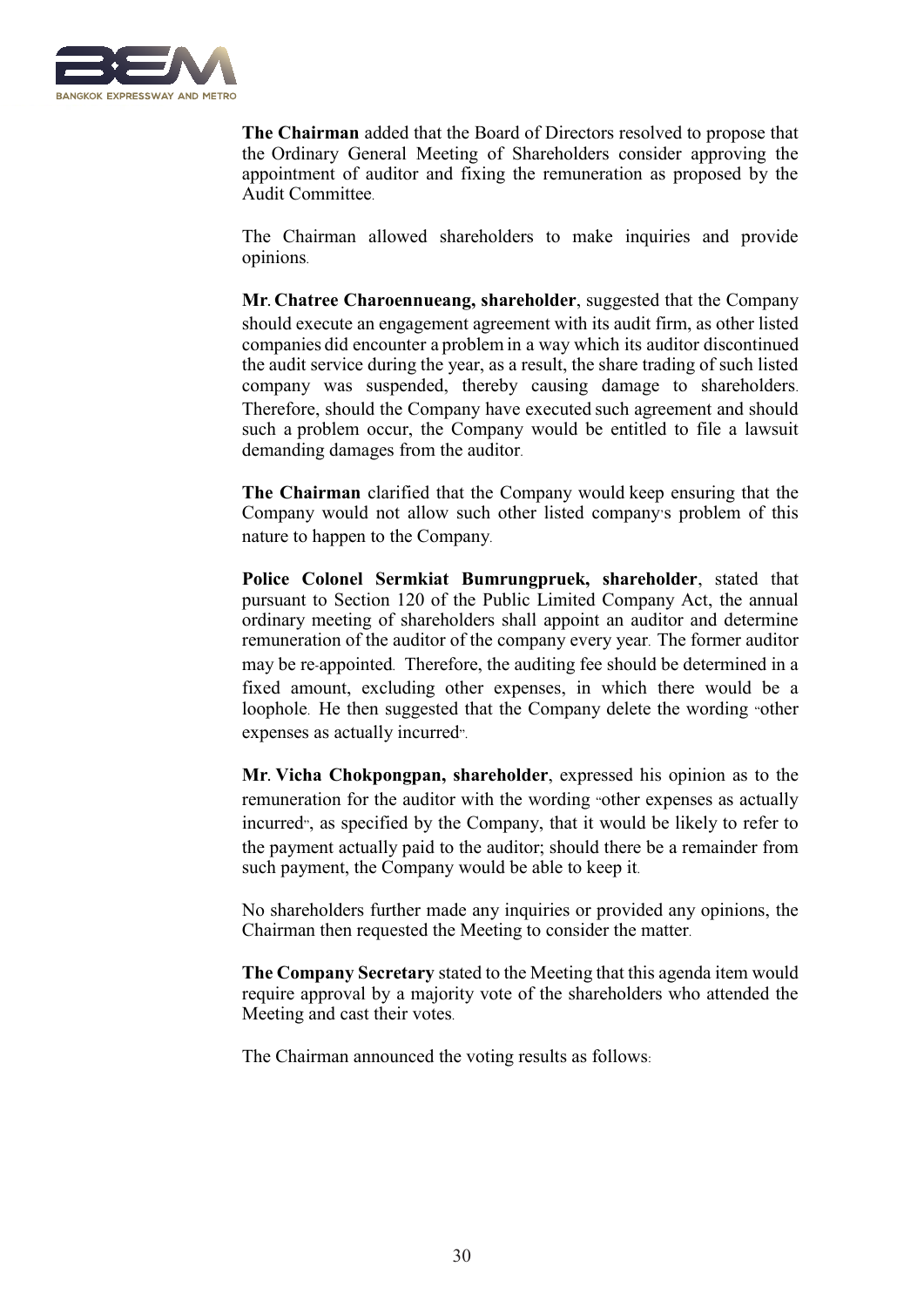

Total votes on this item: 10,438,444,868 votes

10,434,934,424 favorable votes, representing 99.9764 percent 2,459,529 unfavorable votes, representing 0.0235 percent 1,050,915 abstaining votes 0 vote of void voting card

The Meeting resolved, by a majority vote of the shareholders who attended the Meeting and cast their votes, to approve the appointment of either Miss Isaraporn Wisutthiyan or Miss Supannee Triyanantakul or Miss Watoo Kayankannavee of EY Office Limited as the Company's auditor for 2018, who shall be authorized to audit and sign for certification of the Company's financial statements for 2018, with the remuneration not exceeding Baht 3,830,000 and other expenses as actually incurred.

# **Agenda 8 Execution of the connected transaction on engagement of CH. Karnchang Public Company Limited as the contractor for maintenance services on civil infrastructure and E&M Systems for the MRT Blue Line Project**

The Chairman requested Dr. Sombat Kitjalaksana, Managing Director, to clarify the details to the Meeting.

**Dr. Sombat Kitjalaksana, Managing Director**, clarified that the details on seeking approval in this agenda item were prescribed on page 52 of the Notice of the Meeting and the Information Memorandums which were delivered to the shareholders. He therefore showed the video presentation for summary information on the project and the engagement.

**The Chairman** added that in the consideration of this agenda item, the Board of Director, excluding the interested directors and/or connected persons, considered the matter and deemed appropriate to propose that the Shareholders' Meeting consider granting approval for the Company to execute the connected transaction on engagement of CH. Karnchang Public Company Limited to carry out management of the maintenance services on civil infrastructure and E&M Systems for the MRT Blue Line Project in the total amount of Baht 2,777.7 Million (excluding valued added tax).

The Chairman allowed shareholders to make inquiries and provide opinions.

**Miss Wipha Suwanit, shareholder**, inquired as follows: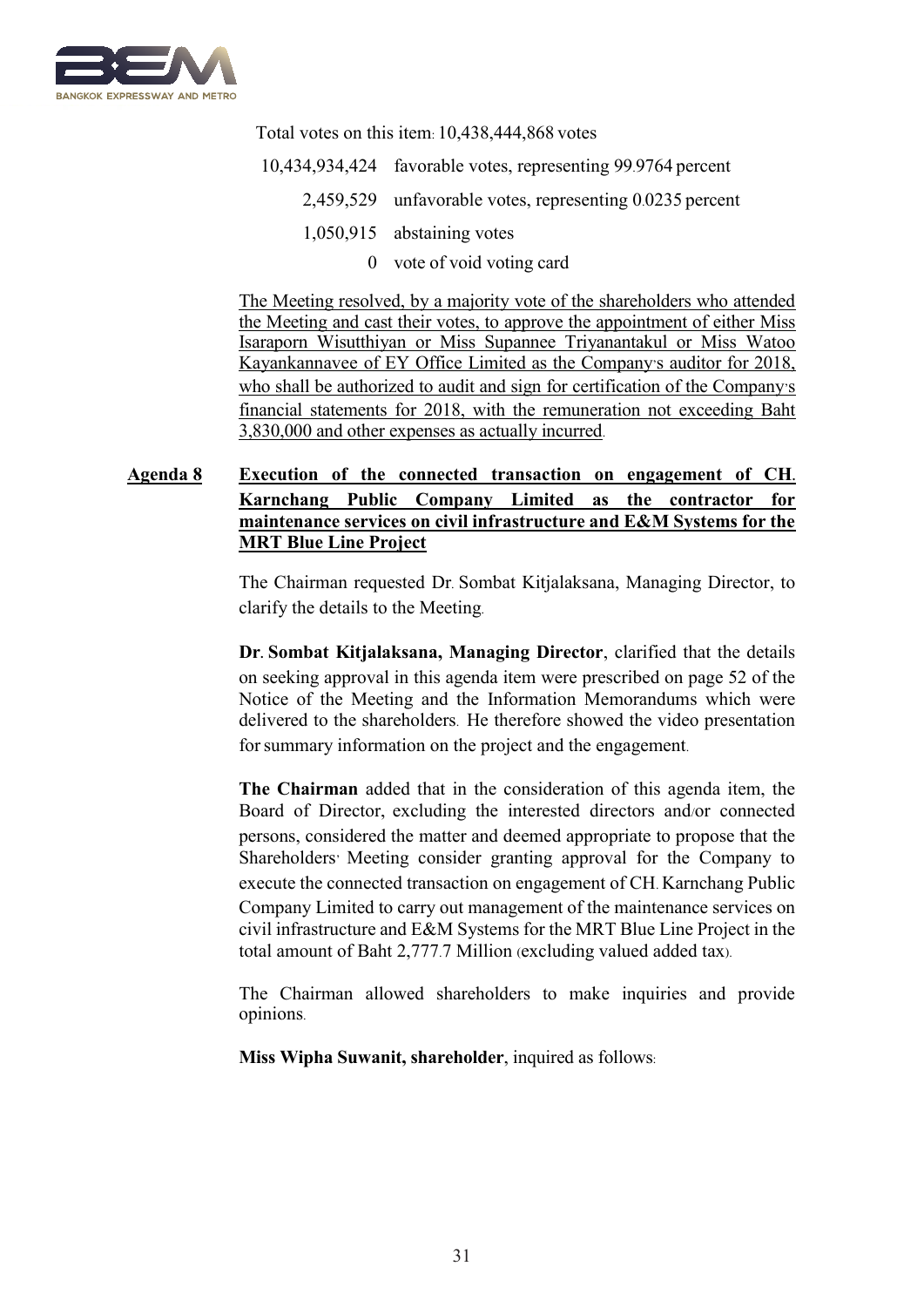

- 1. WhyCH. Karnchang Public Company Limited was selected to perform this work; and given the fact that CH. Karnchang Public Company Limited continued to be engaged by the Company, whether it would be considered a monopoly on engagement or not; and should CH. Karnchang Public Company Limited fail to complete the work, after its acceptance of this work, whether there would have any impact or not.
- 2. Why InfraAsia (Hong Kong) Ltd. was selected as the Company's independent appraiser; and he stated that the appraised prices were different by merely Baht 70 Million, which was considered a very slight difference.

# **Mr. Patchara Netsuwan, Independent Financial Advisor**, clarified as follows:

- 1. It was considered a good point that the Company had been selecting CH. Karnchang Public Company Limited to carry out the work of this nature, on the grounds that CH. Karnchang Public Company Limited had direct expertise in construction and installation of the metro system, whereby the Company and CH. Karnchang Public Company Limited could easily coordinate and negotiate between each other, thereby saving time in negotiating with the contractor in other works.
- 2. The reason for selection of InfraAsia (Hong Kong) Ltd. was that it was a large company which was trusted by the governmental agencies responsible for the railway system and by other companies running business in such nature of work. In this respect, the Independent Financial Advisor had already made clarification in the Report on Opinions of the Independent Financial Advisor on the Connected Transaction, on page 5, as delivered to the shareholders.

**Police Colonel Sermkiat Bumrungpruek, shareholder**, further opined that the reasons for selection of CH. Karnchang Public Company Limited were prescribed in the report on the connected transaction, which was prepared by the Independent Financial Advisor; and that he agreed with such reasons, as CH. Karnchang Public Company Limited had its engineer team with abilities and expertise in the work, for example, the successful construction of the underground tunnel running through the Chao Phraya River; he also proposed that there should be amalgamation between the Company andCH. Karnchang Public Company Limited in order to eliminate the problem on connected transactions.

No shareholders further made any inquiries or provided any opinions, the Chairman then requested the Meeting to consider the matter.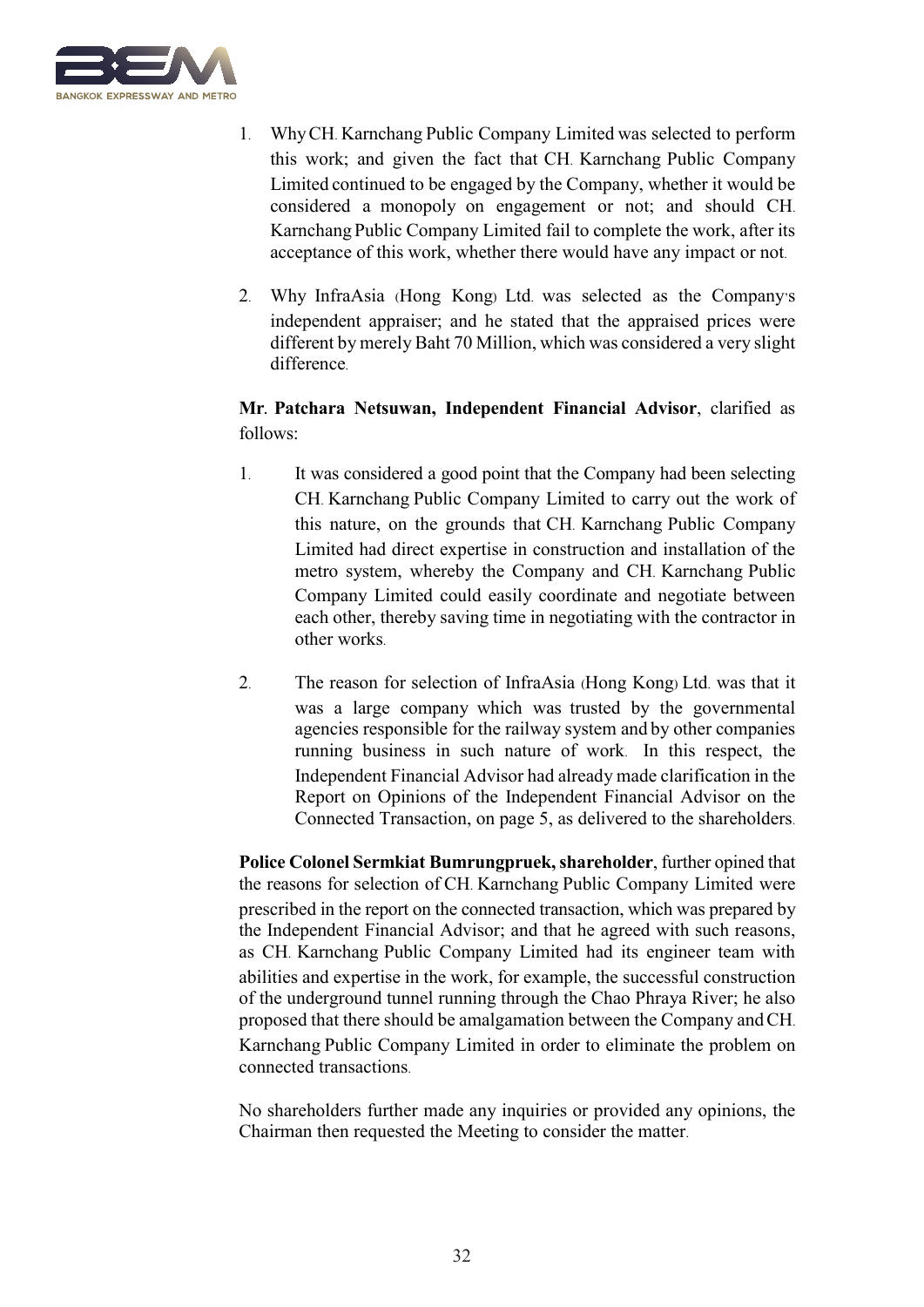

**The Company Secretary** stated to the Meeting that this agenda item would require approval by not less than three-fourths of the total number of votes of the shareholders who attended the Meeting and had the voting right, excluding the votes of the interested shareholders.

In this agenda item, the shareholders, who were connected with CH. Karnchang Public Company Limited as connected persons or interested persons, shall not have the right to vote, holding among them a total of 4,776,656,436 shares, as per the list shown in the Information Memorandum on Connected Transaction regarding Engagement of CH. Karnchang Public Company Limited as the Contractor for Maintenance Services on Civil Infrastructure and E&M Systems for the MRT Blue Line Project, in Clause 8, on pages 5 - 8.

The Chairman announced the voting results as follows:

Total votes of shareholders attending the Meeting in this agenda item were 10,437,750,238 votes, 4,725,606,761 votes of which had no the voting right in this agenda item as they were connected persons or interested persons, therefore, there remained 5,712,143,477 votes having the right to vote in this agenda item. The voting results were as follows:

| 5,708,164,951 favorable votes, representing 99.9303 percent      |
|------------------------------------------------------------------|
| 724,578 unfavorable votes, representing 0.0126 percent           |
| 3,253,948 abstaining votes, representing 0.0569 percent          |
| $\Omega$ vate of void voting early representing $\Omega$ persont |

0 vote of void voting card, representing 0 percent

The Meeting resolved, by more than three-fourths of the total number of votes of the shareholders who attended the Meeting and had the voting right, excluding the votes of the interested shareholders, to grant approval for the Company to execute the connected transaction on engagement of CH. Karnchang Public Company Limited to carry out management of the maintenance services on civil infrastructure and E&M Systems for the MRT Blue Line Project in the total amount of Baht 2,777.7 Million (excluding valued added tax).

### **Agenda 9 Execution of the connected transaction on disposition of ordinary shares in Xayaburi Power Company Limited to CK Power Public Company Limited**

The Chairman requested Mrs. Payao Marittanaporn, Managing Director, to clarify the details to the Meeting.

**Mrs. Payao Marittanaporn, Managing Director**, clarified to the Meeting that the details on seeking approval in this agenda item were prescribed on page 53 of the Notice of the Meeting and the Information Memorandum on connected transaction on disposition of ordinary shares in Xayaburi Power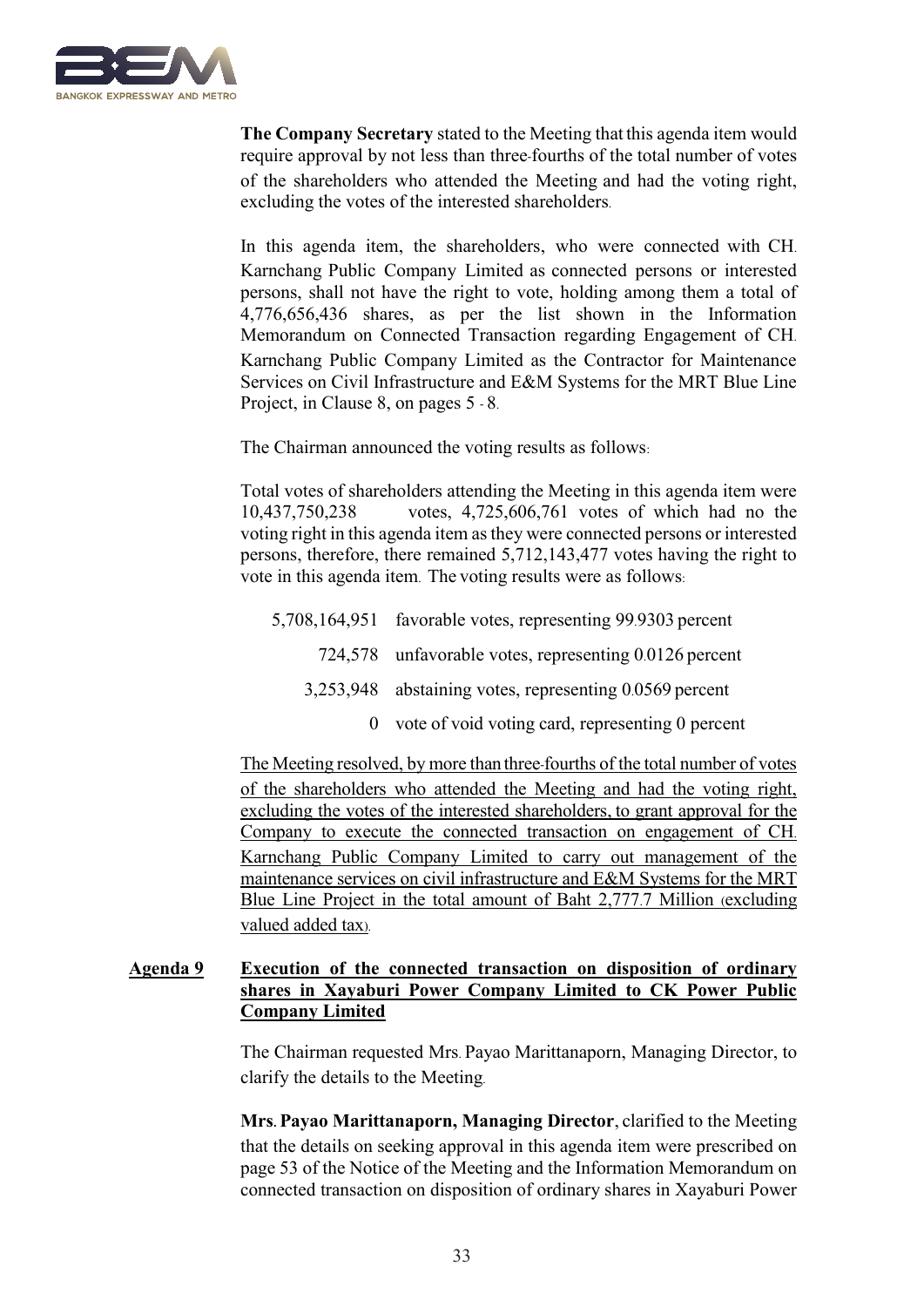

Company Limited to CK Power Public Company Limited which were delivered to the shareholders. She therefore showed the video presentation for summary information on such disposition of shares.

**The Chairman** added that in the consideration of this agenda item, the Board of Director, excluding the interested directors and/or connected persons, considered the matter and deemed appropriate to propose that the Shareholders' Meeting consider granting approval for the disposition of all 201,457,499 ordinary shares in Xayaburi Power Company Limited (XPCL) held by the Company or representing 7.50 percent of XPCL's registered capital to CK Power Public Company Limited, in the total transaction value of Baht 2,065 Million.

The Chairman requested the Independent Financial Advisor to clarify additional details to the Meeting.

**Mr. Annop Saengvanich, Independent Financial Advisor**, clarified that the Company had its investments in Xayaburi Power Company Limited (XPCL) prior to the amalgamation as BEM, namely, the Company held 201,457,499 shares in it, representing 7.50 percent of its registered capital. Subsequently, CKP notified its intention to acquire all shares held by the Company in XPCL. In this regard, in consideration of the price justification and conditions for the execution of the transaction, the Independent Financial Advisor used the price appraisal method based on the discounted cash flow approach in providing its opinions on the execution of the transaction. This was because such approach could reflect the future operational results of the project, the value of shares in proportion to the Company's shareholding would be Baht 1,894 Million, which was lower than the price of Baht 2,065 Million at which the Company had agreed to trade by Baht 171 Million or representing 8.3 percent. Upon determination of the sensitivity analysis of the discount rate, the value would range between Baht 1,722 - 2,071 Million, as per the details as prescribed on page 44 of the Report on Opinions of the Independent Financial Advisor. As for the disposition of the ordinary shares in XPCL to CKP, the trading value of Baht 2,065 Million was considered reasonable, as it was in the range of the appraised prices as calculated by the Independent Financial Advisor. Based on the aforesaid reasons, the Independent Financial Advisor was of the view that the execution of this transaction was considered reasonable.

The Chairman allowed shareholders to make inquiries and provide opinions.

**Mr. Warun Trakulpadejkrai, shareholder**, inquired as follows: in case the Company had not yet sold such shares, but waiting for dividend from XPCL, whether it would be more beneficial to the Company or not; and how much dividend received by the Company each year.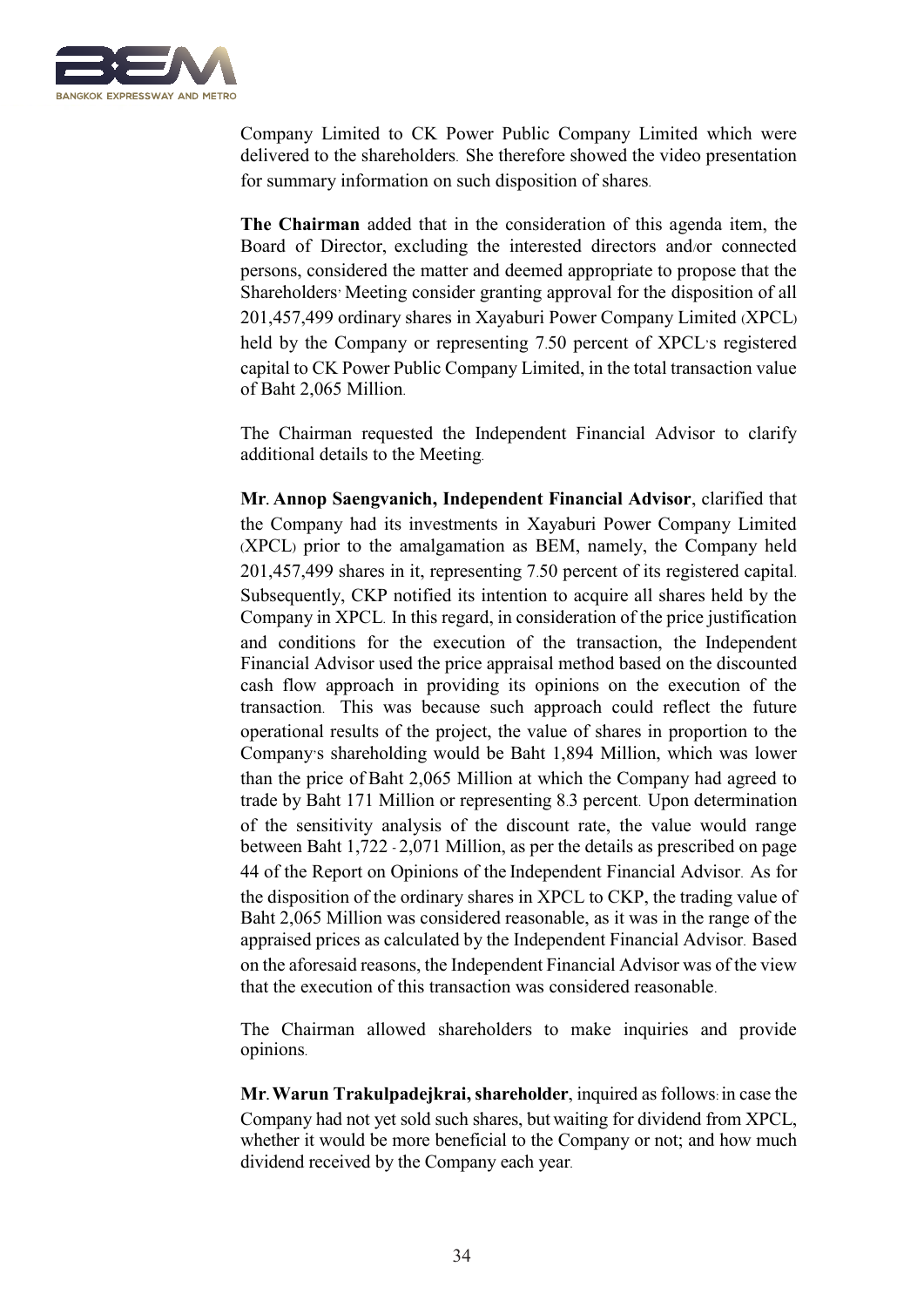

**Mr. Annop Saengvanich, Independent Financial Advisor**, clarified that the project of XPCL had not yet declared dividend payment. At present, it was pending construction process, which would be completed in 2019, and it would be able to make dividend payment in and around 2021. In this regard, the price as appraised by the Company already included profit to be received by the Company in the future.

**Miss Siriporn Siriphaibun, shareholder**, inquired about the following matters:

- 1. The period of the Concession Agreement of XPCL's project.
- 2. The origin of the figures of the profit recognition from the sale of investments on this occasion in the amount of approximately Baht 300 Million.

**Mr. Annop Saengvanich, Independent Financial Advisor**, clarified as follows:

- 1. The period of the Concession Agreement of XPCL's project was 31 years.
- 2. The net profit to be received by the Company from the sale of investments in the total amount of approximately Baht 300 Million was derived from the difference between the selling price and the investment fund which BEM gradually invested in XPCL, in proportion to its shareholding of 7.5 percent from the beginning until May 2018.

**Miss Nuchchanart Youngchana, shareholder**, inquired as to the book value of XPCL's shares and the price of XPCL's shares as sold to CKP.

**Mr. Annop Saengvanich, Independent Financial Advisor**, clarified as follows:

- 1. The book value was specified on page 29 of the Report on Opinions of the Independent Financial Advisor. The book value was at approximately Baht 7.77 per share, at the par value of Baht 10.
- 2. The price of XPCL's 201,457,499 shares was Baht 2,065 Million, representing the average price of approximately Baht 10.25 per share.

**Mr. Direk Khunnawutwanich, shareholder**, inquired as follows: on page 12 of the document, the Independent Financial Advisor appraised the price at Baht 1,889 - 2,250 Million, whether any connected persons of CKP were aware of such price or not, and why the Company did not sell the shares at the price of Baht 2,200 Million, but Baht 2,065 Million.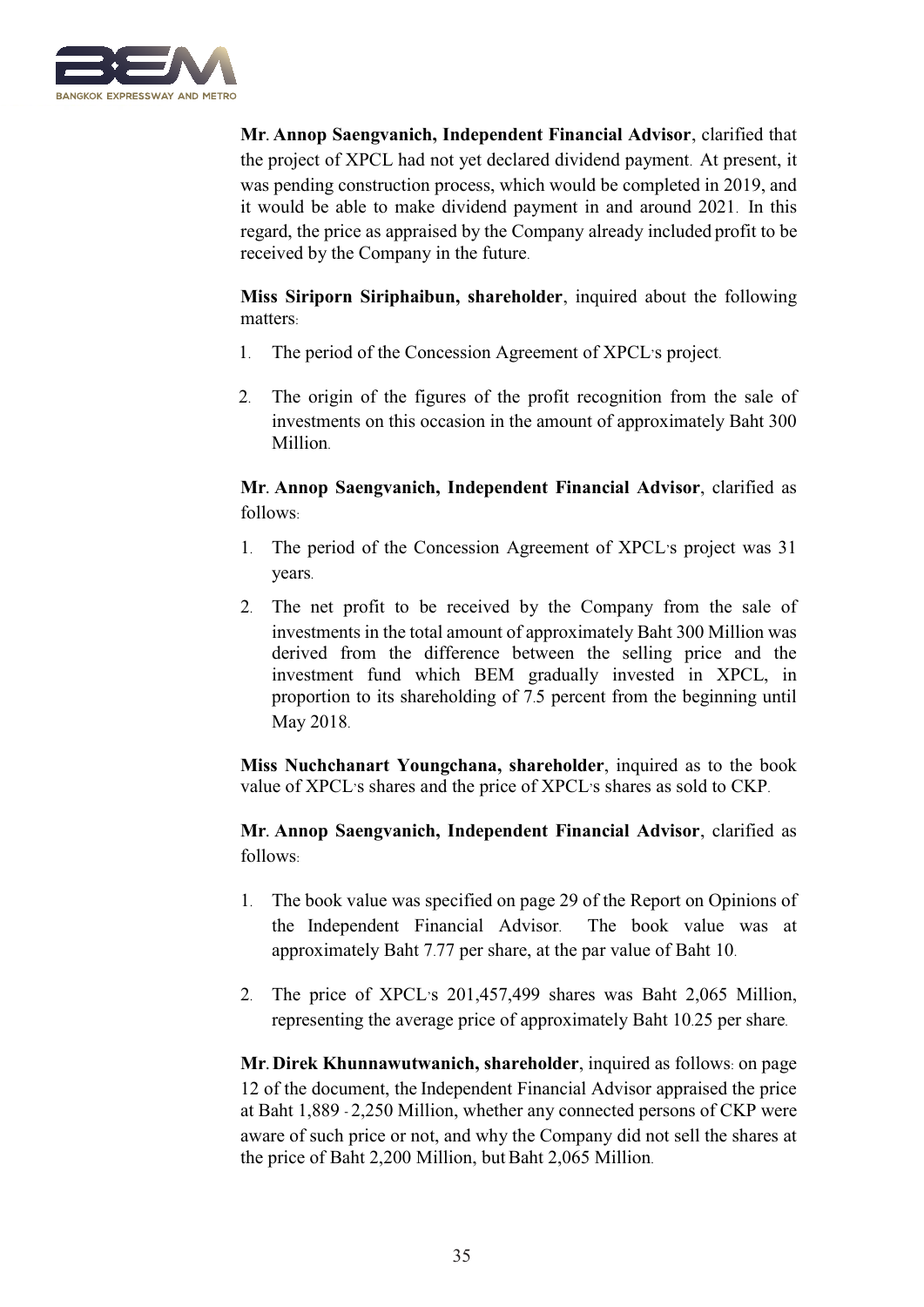

**Mr. Annop Saengvanich, Independent Financial Advisor**, clarified that the standard price as appraised was at approximately Baht 1,894 Million, but the price appraisal must be shown in a range, the results of which would be between Baht 1,722 - 2,071 Million. That was to say that the Company would be able to offer shares for sale at the price higher than the standard price as appraised.

**Police Colonel Sermkiat Bumrungpruek, shareholder**, inquired whether the Company was aware of information on sale of electricity ahead of schedule or not.

**Mrs. Payao Marittanaporn, Managing Director**, additionally clarified that it must take into consideration the assumptions caused by external factors, such as, interest rate, volume of rainfall and water, affecting the calculation of the selling price of XPCL's shares, which in the future, the Company might not be able to sell XPCL's shares at such price. In addition, the Company was aware that the power plant project would be opened ahead of schedule, in which case, the Company already required the consulting company to calculate the total revenues to be generated, and the negotiation with CKP was conducted until the agreement on the reasonable price could reached.

**Mr. Annop Saengvanich, Independent Financial Advisor**, added that the information on gradual opening for operation of the generator was already specified on page 36 of the Report of the Independent Financial Advisor.

**Miss Patcharin Chanmetha, shareholder**, inquired as follows: should the Company receive the share payment from this disposition of shares in installments from CKP, whether it could be said that the Company lost an opportunity to receive the dividend payment or not.

**Mrs. Payao Marittanaporn, Managing Director**, clarified that the Company would receive such share payment in full on one occasion.

**Mr. Wathin Chutiparo, shareholder**, opined that should the Company use the proceeds from the disposition of shares in XPCL to invest in other projects, it might be considered a risk which would cause the Company's loss more than that from the continued holding of XPCL's shares. The profit in the subsequent years of XPCL's concession would be up to Baht 200 Million so it would have been better if the Company had used the same for investment by issuing debentures.

**Mrs. Payao Marittanaporn, Managing Director**, clarified that according to the document, the figures as shown were the profit to be received by XPCL in the next 10 or 30 years, which were the profit of different periods of time. The correct comparison should be made at the same period of time. Should the Company have to wait to receive the profit each year, the value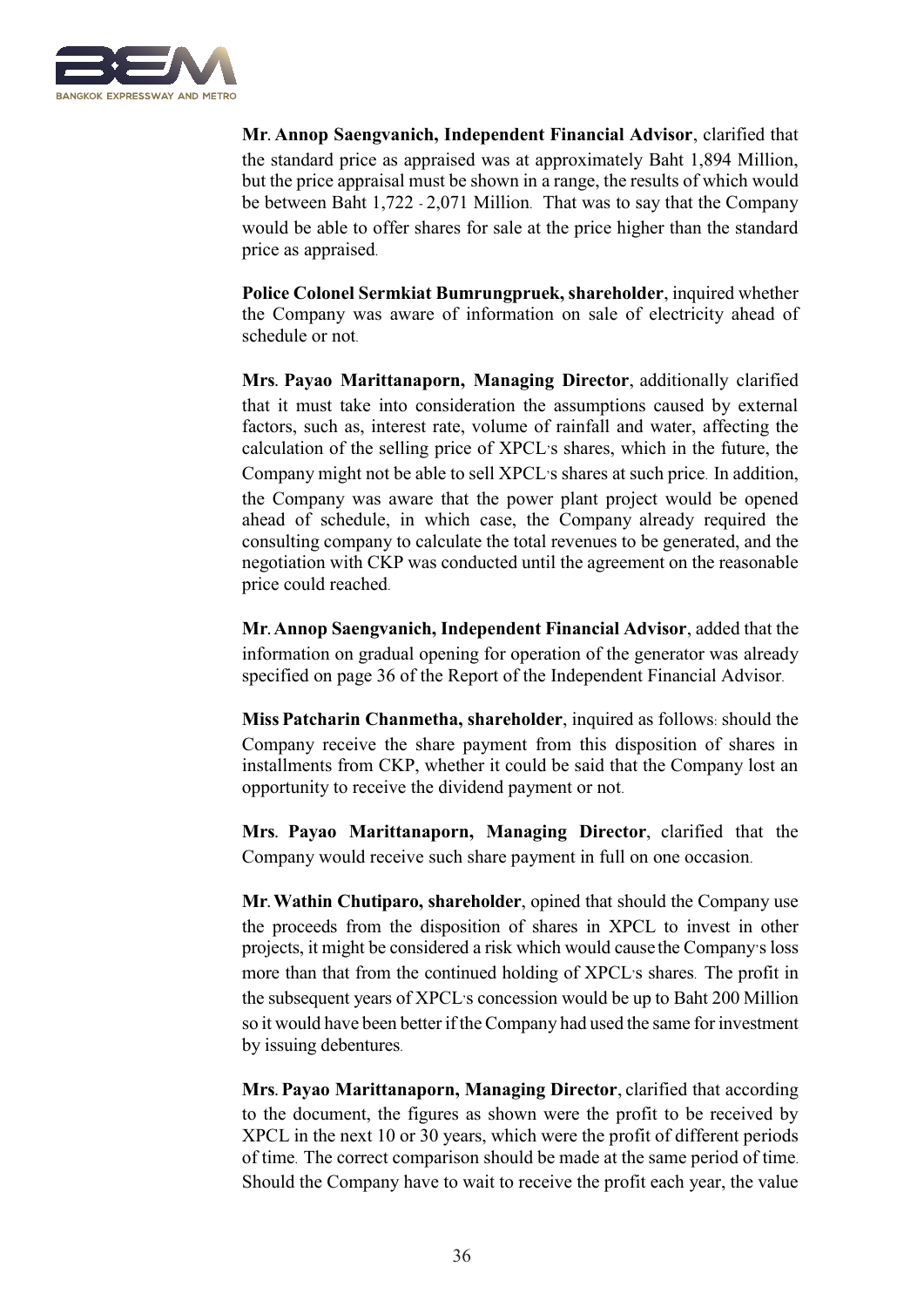

of money would be different from that as received in the current year. In calculation of the value of the selling price of such shares, the Company already included the profit in the future to be received throughout the concession period as present value. As for the loan borrowing, the Company must maintain its debt to equity ratio. The issuance of debentures was a change of debt from bank to minimize finance cost.

**Mr. Wiwat Kusakul, shareholder**, inquired as to the necessity in the disposition of the shares in XPCL to be made at this time; and inquired whether the estimated figures used by the Company in the calculation were correct or not; and he therefore requested the Company to consider the longterm benefits to be derived from receiving dividend payment.

**Miss Thanyalak Sitthikraisorn, shareholder**, provided an opinion that the calculation of such profit was to find the discount future value to present value, and she was of the view that the Company's disposition of such shares at this time was suitable in the manner that the Company would use the proceeds to make other investments to benefit the Company.

**The Chairman** clarified that the Company had assigned the consulting company with professional knowledge to carefully make the calculation, and it was deemed appropriate.

**Mr. Chaiyarat Sriwongcharoen, shareholder**, opined that he agreed with the disposition of the shares at this time, as currently, the Company got the good price; it would rather than to wait for uncertainty in the future.

No shareholders further made any inquiries or provided any opinions, the Chairman then requested the Meeting to consider the matter.

**The Company Secretary** stated to the Meeting that this agenda item would require approval by not less than three-fourths of the total number of votes of the shareholders who attended the Meeting and had the voting right, excluding the votes of the interested shareholders.

In this agenda item, the shareholders, who were connected with CH. Karnchang Public Company Limited as connected persons or interested persons, shall not have the right to vote, holding among them a total of 4,778,415,043 shares, as per the list shown in the Information Memorandum on Connected Transaction regarding disposition of ordinary shares in Xayaburi Power Company Limited to CK Power Public Company Limited, in Clause 12, on pages 8 - 12.

The Chairman announced the voting results as follows: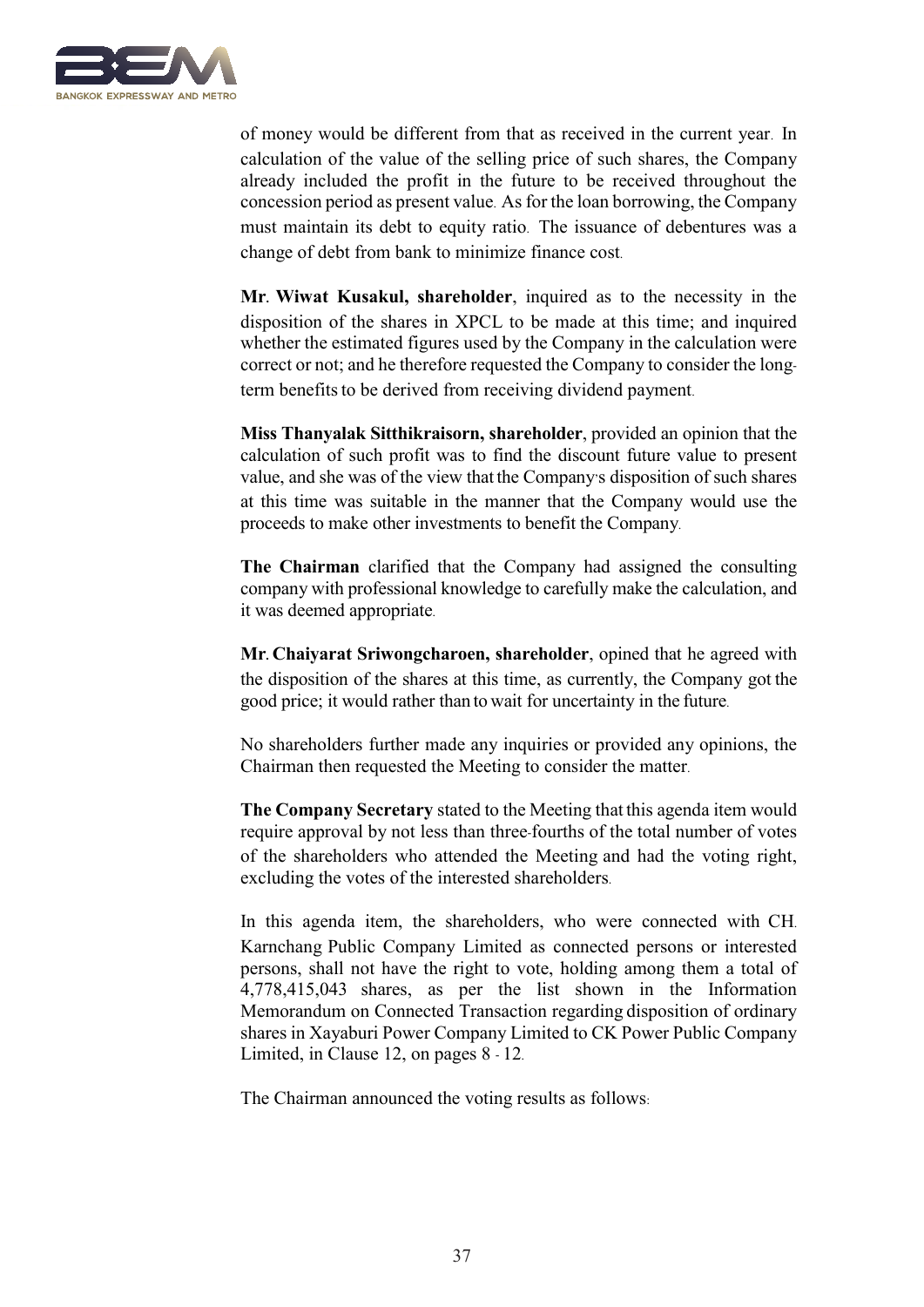

Total votes of shareholders attending the Meeting in this agenda item were 10,438,633,975 votes, 4,727,884,043 votes of which had no voting right in this agenda item as they were connected persons or interested persons, therefore, there remained 5,710,749,932 votes having the right to vote in this agenda item. The voting results were as follows:

- 5,705,208,092 favorable votes, representing 99.9029 percent
	- 3,667,243 unfavorable votes, representing 0.0642 percent
		- 1,773,440 abstaining votes, representing 0.0310 percent
			- 101,157 votes of void voting cards, representing 0.0017 percent

The Meeting resolved, by more than three-fourths of the total number of votes of the shareholders who attended the Meeting and had the voting right, excluding the votes of the interested shareholders, to grant approval for the Company to execute the connected transaction on the disposition of all 201,457,499 ordinary shares in Xayaburi Power Company Limited (XPCL) held by the Company or representing 7.50 percent of XPCL's registered capital to CK Power Public Company Limited, in the total transaction value of Baht 2,065 Million (excluding value added tax).

### **Agenda 10 Other matters**

The Chairman allowed shareholders to further ask questions and provide opinions.

**Mr. Tawee Leesirichaikul, shareholder**, provided suggestions as follows:

- 1. Whether the Company was able to reserve any money for repurchase of such shares in the future or not.
- 2. As to the MRT Blue Line Extension Project which would be completed in 2019 - 2020, it would have been better if the Company had given the MRT stations as connected to the BTS stations the same names, in order to facilitate tourists' travelling and to prevent any confusion.
- 3. As for the route of the MRT Brown Line Project, it should be connected to the expressway from the north to the south sides, in order to ensure the circle transportation. In doing so, the Company might be granted an additional concession.

**Mr. Kraiwan Katawanit, shareholder**, provided a suggestion on the presentation of the voting results in the Shareholders' Meeting that information of the shareholders having no the voting rights should be shown, in addition to that as clarified in the Notice of the Meeting. With respect of QR Code for additional information of the documents in support